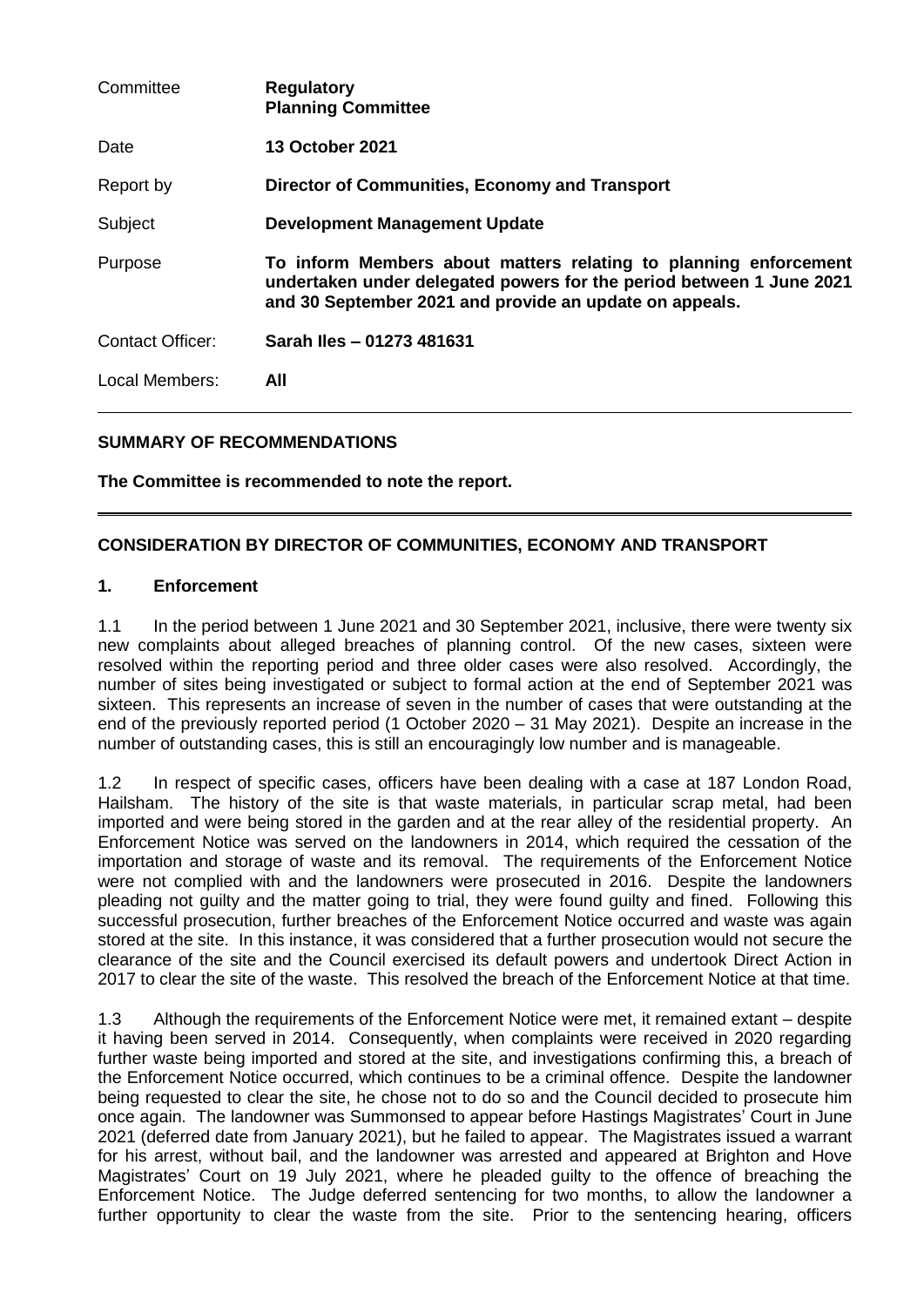undertook a site visit, which noted that the site had been cleared. At the hearing on 20 September 2021 the landowner was sentenced to a fine of £1,000, ordered to pay costs of £1147.17 and also a £100 victim surcharge.

1.4 The particular case above demonstrates that although an Enforcement Notice may have been served a number of years ago, it remains extant and the Council can, and will, takes steps to ensure continued compliance with an Enforcement Notice.

1.5 Appendix 1 of this Report provides details of cases resolved and received within the period 1 June 2021 and 30 September 2021, together with details of the status of all current cases. Additional details and information on these cases can be obtained from the relevant officers listed at the end of this Report.

## **2. Appeals**

2.1 There is currently one outstanding appeal, which is in relation to the refusal of planning permission for a waste wood recycling operation at Holley's Woodshaving, Squires Farm Industrial Estate, Palehouse Common. This application was refused by the Planning Committee in February 2020. Initially the appeal was to be dealt with through the written representation procedure, but this was changed by the Planning Inspectorate to a Hearing. The Hearing is due to take place on 20 October 2021, at County Hall, and is scheduled to last for one day. Third parties have been notified of the Hearing and may attend if they wish, although their participation is at the discretion of the appointed Inspector. Members will be updated on progress in future reports.

## **3. Contact Officers**

3.1 Members with any queries about enforcement matters should contact either Sarah Iles (01273 481631) or Robert Shapter (01273 335218). Members with queries relating to the appeal should contact either Jeremy Patterson (01273 481626) or Sarah Iles.

RUPERT CLUBB Director of Communities, Economy and Transport 04 October 2021

Local Members: All

### **BACKGROUND DOCUMENTS**

Current Enforcement, Monitoring, Planning Application and Appeal Files. MasterGov Database.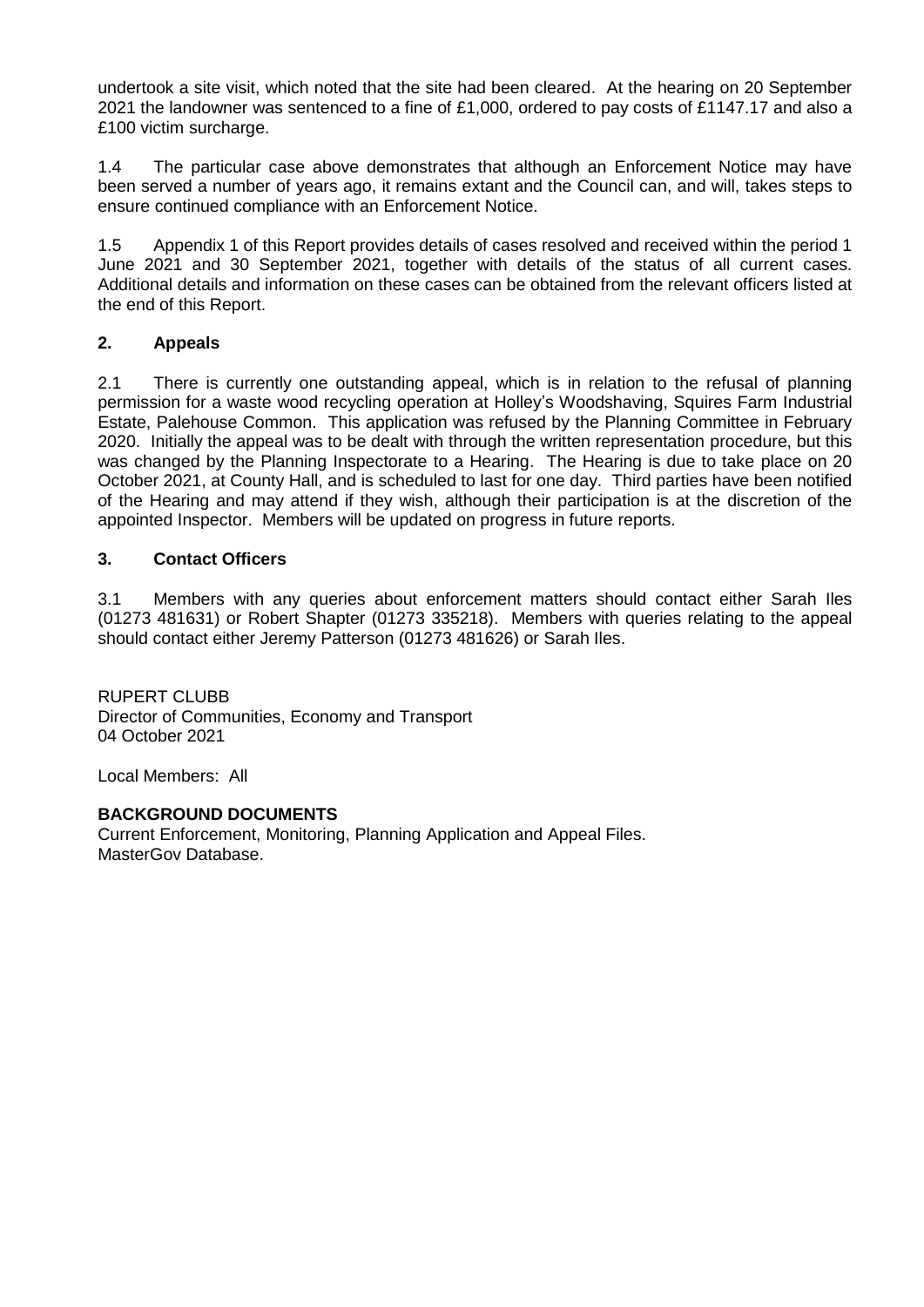# **Appendix 1**

#### TABLE 1 - BREACHES OF PLANNING CONTROL PREVIOUSLY INVESTIGATED AND RESOLVED BETWEEN 1 JUNE 2021 AND 30 SEPTEMBER 2021

|     | <b>DATE LPA</b><br><b>BECAME</b><br><b>AWARE OF</b><br><b>BREACH</b> | <b>SITE</b><br><b>ADDRESS</b> | <b>NATURE OF</b><br><b>CASE</b>                  | <b>CURRENT</b><br><b>POSITION</b>                                                                                                                                                                                                                                                                                                                                                                                                                                                                                                                                                                                                                                                                                                                                                                                                                                                                                                                                                                                                                                                                                                                                                                                                                                                                                                                                                                                                                                                                                                                                                                                                                                                                                                                                                                                                                                                                                                                                                                                                                                    |
|-----|----------------------------------------------------------------------|-------------------------------|--------------------------------------------------|----------------------------------------------------------------------------------------------------------------------------------------------------------------------------------------------------------------------------------------------------------------------------------------------------------------------------------------------------------------------------------------------------------------------------------------------------------------------------------------------------------------------------------------------------------------------------------------------------------------------------------------------------------------------------------------------------------------------------------------------------------------------------------------------------------------------------------------------------------------------------------------------------------------------------------------------------------------------------------------------------------------------------------------------------------------------------------------------------------------------------------------------------------------------------------------------------------------------------------------------------------------------------------------------------------------------------------------------------------------------------------------------------------------------------------------------------------------------------------------------------------------------------------------------------------------------------------------------------------------------------------------------------------------------------------------------------------------------------------------------------------------------------------------------------------------------------------------------------------------------------------------------------------------------------------------------------------------------------------------------------------------------------------------------------------------------|
| 1/1 | August<br>2020                                                       | 187 London Road,<br>Hailsham  | Importation,<br>deposit, and<br>storage of waste | A complaint was received that waste materials were again being stored in the rear<br>garden of this site. The County Council previously dealt with matters at this site, which<br>resulted in the service of an Enforcement Notice in 2014, and which is still extant.<br>Following the complaint, a site visit was undertaken which confirmed the substance of<br>the complaint. A letter was sent to the landowner, reminding him of the existence of<br>the Enforcement Notice and providing him with a short timescale in which to return the<br>site to compliance with the requirements of the Enforcement Notice. The landowner<br>was also reminded that it was an offence to breach the Enforcement Notice and that<br>he had previously been successfully convicted of this offence.<br>A further site visit was carried out and it was noted that some of the waste had been<br>removed from the site. Due to various circumstances, the landowner wrote to officers<br>requesting an extension of time to complete the removal of the waste. An extension of<br>time was granted and, after this had expired a further site visit was carried out. There<br>was still waste being stored within the rear garden of the property, which continued to<br>be in breach of the Enforcement Notice and therefore a criminal offence.<br>Consequently, the landowner was Summonsed to appear at Hastings Magistrates for<br>failing to comply with the requirements of the Enforcement Notice. This case was<br>initially listed for hearing on 29 January 2021 but was deferred to 29 June 2021<br>because of the backlog of cases caused by the lockdown restrictions imposed to fight<br>the Coronavirus pandemic.<br>Prior to the revised date for the Court hearing, the landowner was given a further<br>opportunity to clear the site, on the basis that if this was done by 11 June 2021, then<br>the County Council would discontinue proceedings against him.<br>Regrettably, the landowner did not comply by clearing the site and was Summonsed to |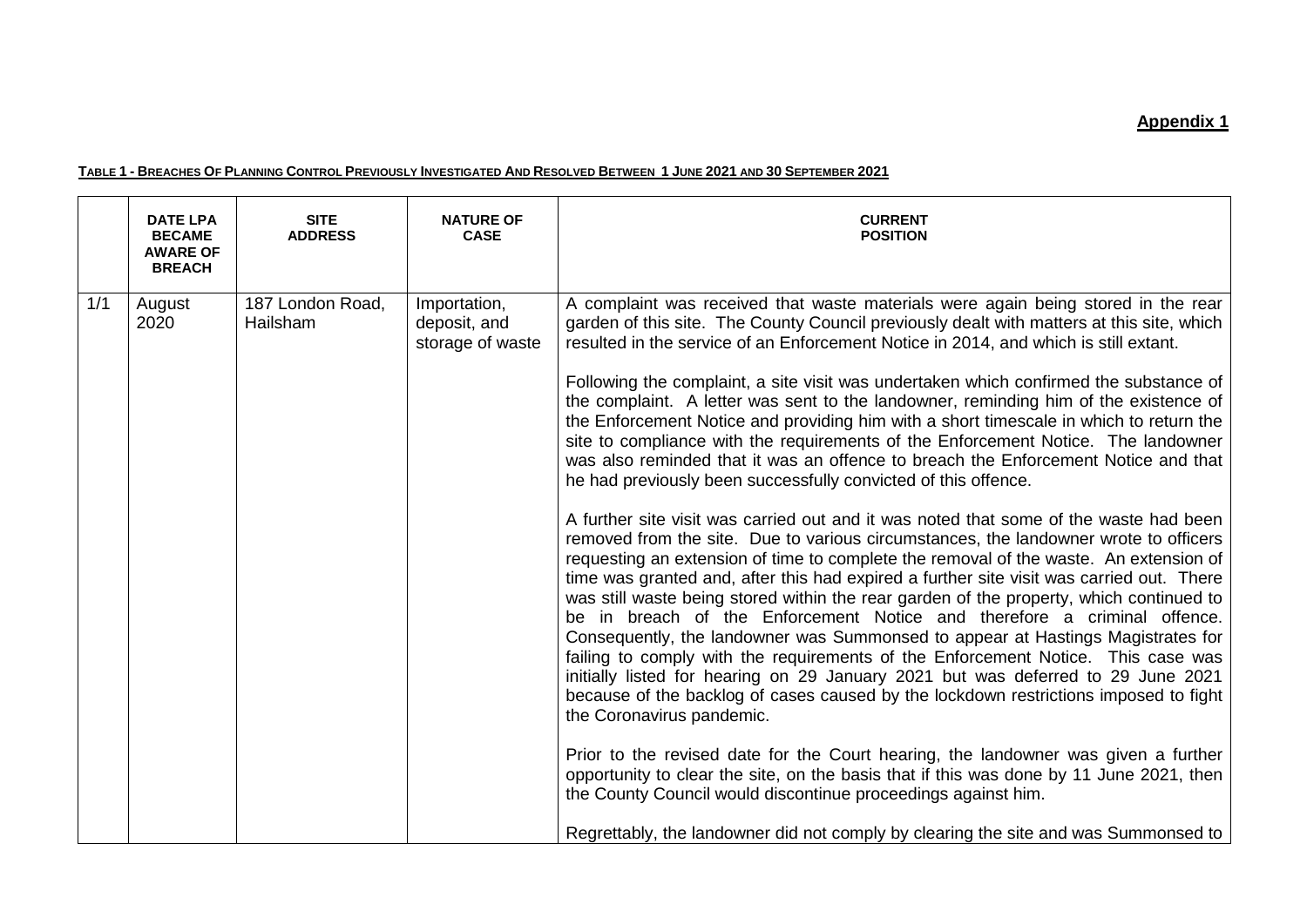|     |                 |                                                      |                                                 | appear at Hastings Magistrates Court on 29 June 2021. The landowner then failed to<br>appear at Court on that date and an arrest warrant without bail was issued.<br>The landowner was subsequently arrested on the warrant on 19 July 2021 and<br>appeared at Brighton & Hove Magistrates' Court on 19 July 2021, where he pleaded<br>guilty. The case was then remanded until 20 September 2021, with the Court<br>providing a final opportunity for the landowner to clear the site of the imported waste or<br>risk being committed to Crown Court, which has greater powers of sentencing.<br>Officers from the County Council undertook a site visit just prior to the Magistrates'<br>Court hearing and were satisfied that the site was again in compliance with the<br>requirements of the Enforcement Notice.<br>On 20 September 2021 the landowner appeared at Brighton & Hove Magistrates'<br>Court for sentencing, and was sentenced to a fine of £1,000, ordered to pay costs of<br>£1147.17 and a £100 victim surcharge. |
|-----|-----------------|------------------------------------------------------|-------------------------------------------------|-----------------------------------------------------------------------------------------------------------------------------------------------------------------------------------------------------------------------------------------------------------------------------------------------------------------------------------------------------------------------------------------------------------------------------------------------------------------------------------------------------------------------------------------------------------------------------------------------------------------------------------------------------------------------------------------------------------------------------------------------------------------------------------------------------------------------------------------------------------------------------------------------------------------------------------------------------------------------------------------------------------------------------------------|
|     |                 |                                                      |                                                 | It is now considered this matter has been resolved. However, the Enforcement Notice<br>remains extant and officers will undertake unannounced site monitoring visits to<br>ensure continued compliance with the requirements of the Enforcement Notice.                                                                                                                                                                                                                                                                                                                                                                                                                                                                                                                                                                                                                                                                                                                                                                                 |
| 1/2 | January<br>2021 | Hailsham<br>Roadways,<br>Woodside Depot,<br>Polegate | Breach of<br>Condition (Noise)                  | A complaint was received that this site was breaching the condition attached to the<br>planning permission relating to the level of noise that can be emitted from the site<br>during operations.                                                                                                                                                                                                                                                                                                                                                                                                                                                                                                                                                                                                                                                                                                                                                                                                                                       |
|     |                 |                                                      |                                                 | Informal monitoring was undertaken and further investigations have identified that the<br>planning permission granted by this Authority (WD/843/CM) has not yet been<br>implemented. No breach of planning control identified, and no further action required.                                                                                                                                                                                                                                                                                                                                                                                                                                                                                                                                                                                                                                                                                                                                                                          |
| 1/3 | May 2021        | Allsworthy,<br>Hailsham Road,<br><b>Stone Cross</b>  | Importation,<br>deposit and<br>burning of waste | A complaint was received that waste materials were being imported into the site and<br>were being burnt.                                                                                                                                                                                                                                                                                                                                                                                                                                                                                                                                                                                                                                                                                                                                                                                                                                                                                                                                |
|     |                 |                                                      |                                                 | Several site visits were carried out and contact made with the landowner. The waste<br>was site derived and had not been imported into the site, and was being collected<br>before being removed from the site. No breach of breach of planning control identified<br>and no further action required.                                                                                                                                                                                                                                                                                                                                                                                                                                                                                                                                                                                                                                                                                                                                   |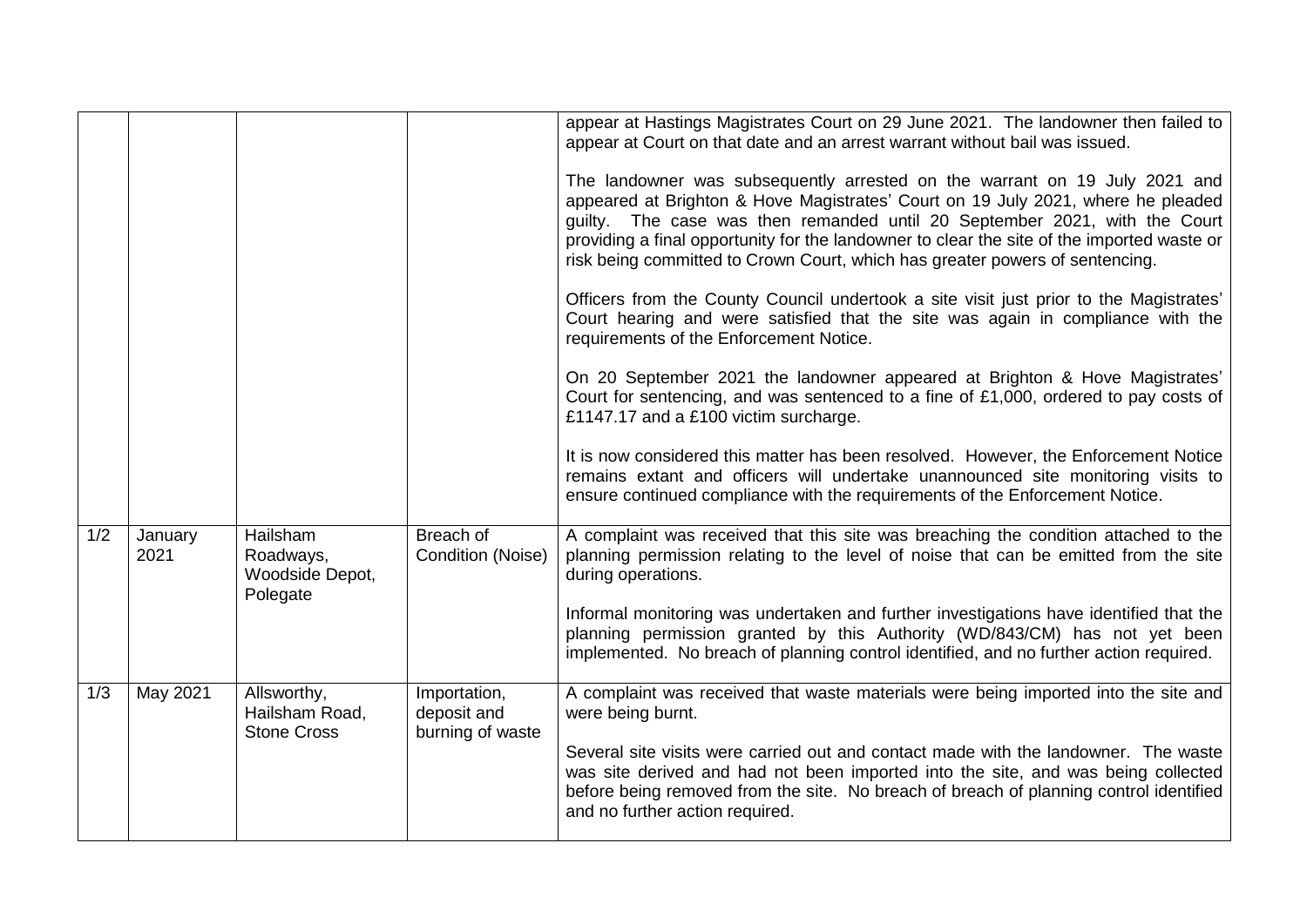# TABLE 2 - NEW BREACHES OF PLANNING CONTROL INVESTIGATED AND RESOLVED BETWEEN 1 JUNE 2021 AND 30 SEPTEMBER 2021

|     | <b>DATE LPA</b><br><b>BECAME</b><br><b>AWARE OF</b><br><b>BREACH</b> | <b>SITE</b>                                                                    | <b>NATURE OF</b><br><b>CASE</b>                      | <b>CURRENT</b><br><b>POSITION</b>                                                                                                                                                                                                                                                                                                                                                                                                                                                                                                                                                                                                                                                                                                                                                                                                                                                                                                                                                                                                                                                               |
|-----|----------------------------------------------------------------------|--------------------------------------------------------------------------------|------------------------------------------------------|-------------------------------------------------------------------------------------------------------------------------------------------------------------------------------------------------------------------------------------------------------------------------------------------------------------------------------------------------------------------------------------------------------------------------------------------------------------------------------------------------------------------------------------------------------------------------------------------------------------------------------------------------------------------------------------------------------------------------------------------------------------------------------------------------------------------------------------------------------------------------------------------------------------------------------------------------------------------------------------------------------------------------------------------------------------------------------------------------|
| 2/1 | <b>June 2021</b>                                                     | <b>Expert Services</b><br>Group, Unit 2,<br>Railway Road,<br>Newhaven          | Importation and<br>deposit of waste -<br>scrap metal | A complaint was received alleging that waste materials were being imported<br>into and deposited at this site.<br>A site visit was undertaken, which confirmed that a small quantity of waste<br>materials, comprising scrap metals, had been imported into the site and stored<br>in skips. A meeting was held with the operator, who explained that this site was<br>his temporary office whilst major structural repairs were being undertaken to his<br>main site in Seaford, which has the benefit of planning permission.<br>The requirement for planning permission for the importation of waste into this<br>site was explained to the operator, who decided that as he was using the site<br>for such a short period of time, he would cease the use of the site for this<br>activity. A short timescale in which to remove the imported waste from the site<br>was agreed and a subsequent site visit confirmed that all the waste had been<br>removed from the site.<br>The breach of planning control has therefore been resolved and no further<br>enforcement action is required. |
| 2/2 | <b>June 2021</b>                                                     | Veolia WTS and<br><b>HWRC, Freshfields</b><br>Road, Pebsham,<br><b>Bexhill</b> | Breach of<br>Condition - odour                       | A complaint was received that the doors to the waste transfer building were<br>being left open which was allowing odours to escape, which the complainant felt<br>was a breach of the planning conditions that are attached to the planning<br>permissions for the site.<br>Several site visits were undertaken, and no breaches of the conditions were<br>identified. During the course of the investigation of this matter, the complainant                                                                                                                                                                                                                                                                                                                                                                                                                                                                                                                                                                                                                                                   |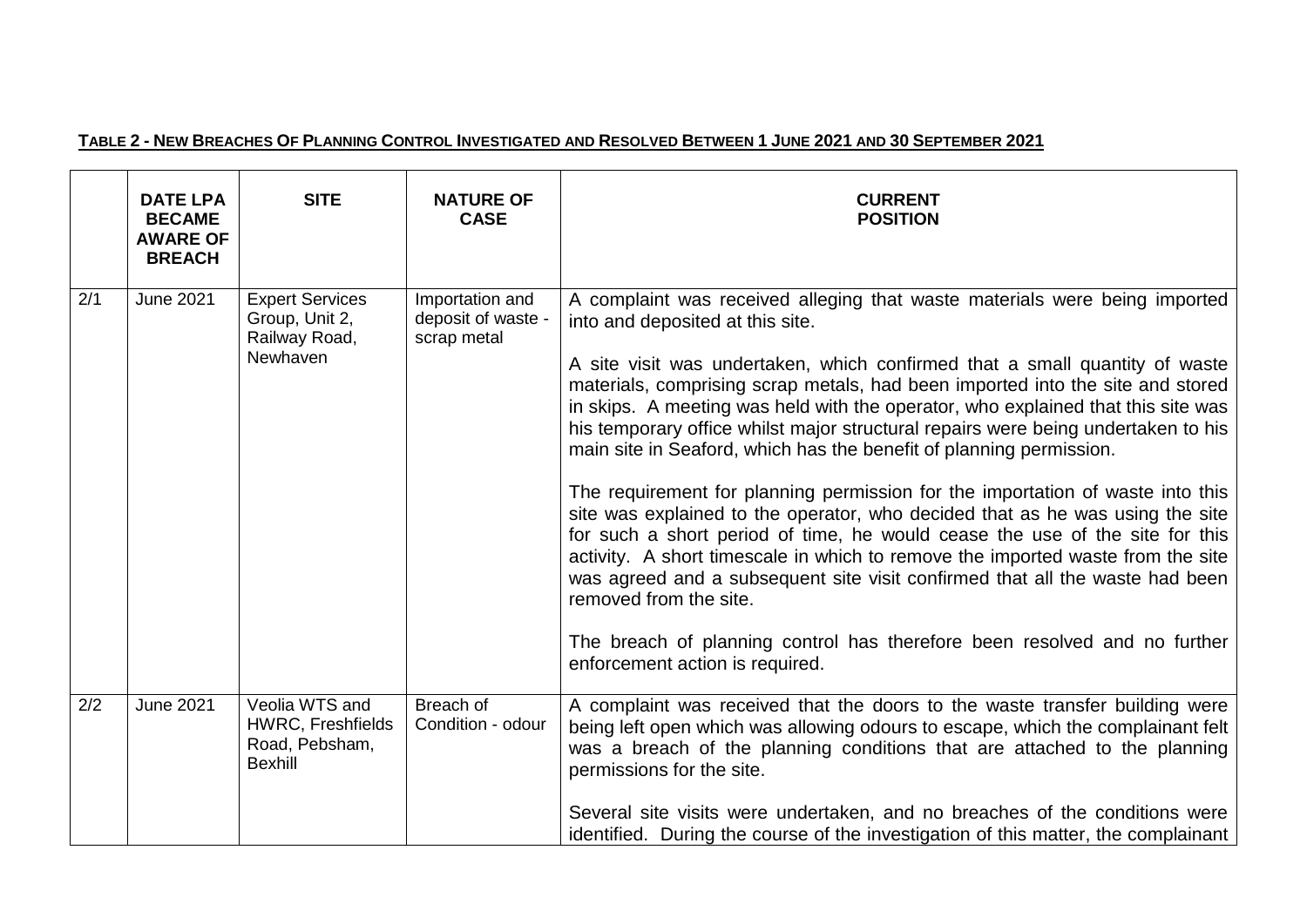|     |                  |                                                              |                                                         | contacted officers further to state that this site was not in fact the source of the<br>odours being experienced and they appeared to be coming from the nearby<br>Wastewater Treatment Works. The issue of odour from the Wastewater<br>Treatment Works is subject to separate investigations - see Table 3, entry 3/1<br>below.<br>As there were no further planning issues in respect of this site, there is no<br>breach of planning control to be investigated and no further enforcement action<br>is required.                                                                                                                                       |
|-----|------------------|--------------------------------------------------------------|---------------------------------------------------------|-------------------------------------------------------------------------------------------------------------------------------------------------------------------------------------------------------------------------------------------------------------------------------------------------------------------------------------------------------------------------------------------------------------------------------------------------------------------------------------------------------------------------------------------------------------------------------------------------------------------------------------------------------------|
| 2/3 | <b>June 2021</b> | Hillcroft Farm,<br>Royal Oak Lane,<br>Crowhurst              | Importation and<br>deposit of waste<br>$-$ soils        | A complaint was received alleging that waste materials, comprising soils, were<br>being imported into and deposited at this site. A site visit was undertaken,<br>which confirmed that soils were being imported into the site in connection with<br>an agricultural barn development, which has the benefit of planning permission<br>granted by Rother District Council (RR/2018/1322/FN).<br>Therefore, there is no breach of planning control and no further action is<br>required by this Authority.                                                                                                                                                   |
| 2/4 | <b>June 2021</b> | 8 Grovelands<br>Road, Hailsham                               | Importation and<br>deposit of waste -<br>waste wood     | A complaint was received alleging that waste materials, comprising waste<br>wood, were being imported into and deposited at this site. A site visit was<br>undertaken, which confirmed that a quantity of waste wood had been imported<br>into the site.<br>An initial meeting was held with the landowner, who agreed to remove the<br>imported waste wood. A short timescale for the removal of the waste wood was<br>agreed. A further site visit has now been undertaken and the imported waste<br>wood has been removed from the site.<br>The breach of planning control has therefore been resolved and no further<br>enforcement action is required. |
| 2/5 | <b>June 2021</b> | Hardstanding<br>outside Unit 7,<br><b>Harbour Enterprise</b> | Importation and<br>deposit of waste<br>electrical goods | Officers attending the Industrial Estate in connection with other matters<br>observed that a number of electrical white goods (fridge, freezers etc.) were                                                                                                                                                                                                                                                                                                                                                                                                                                                                                                  |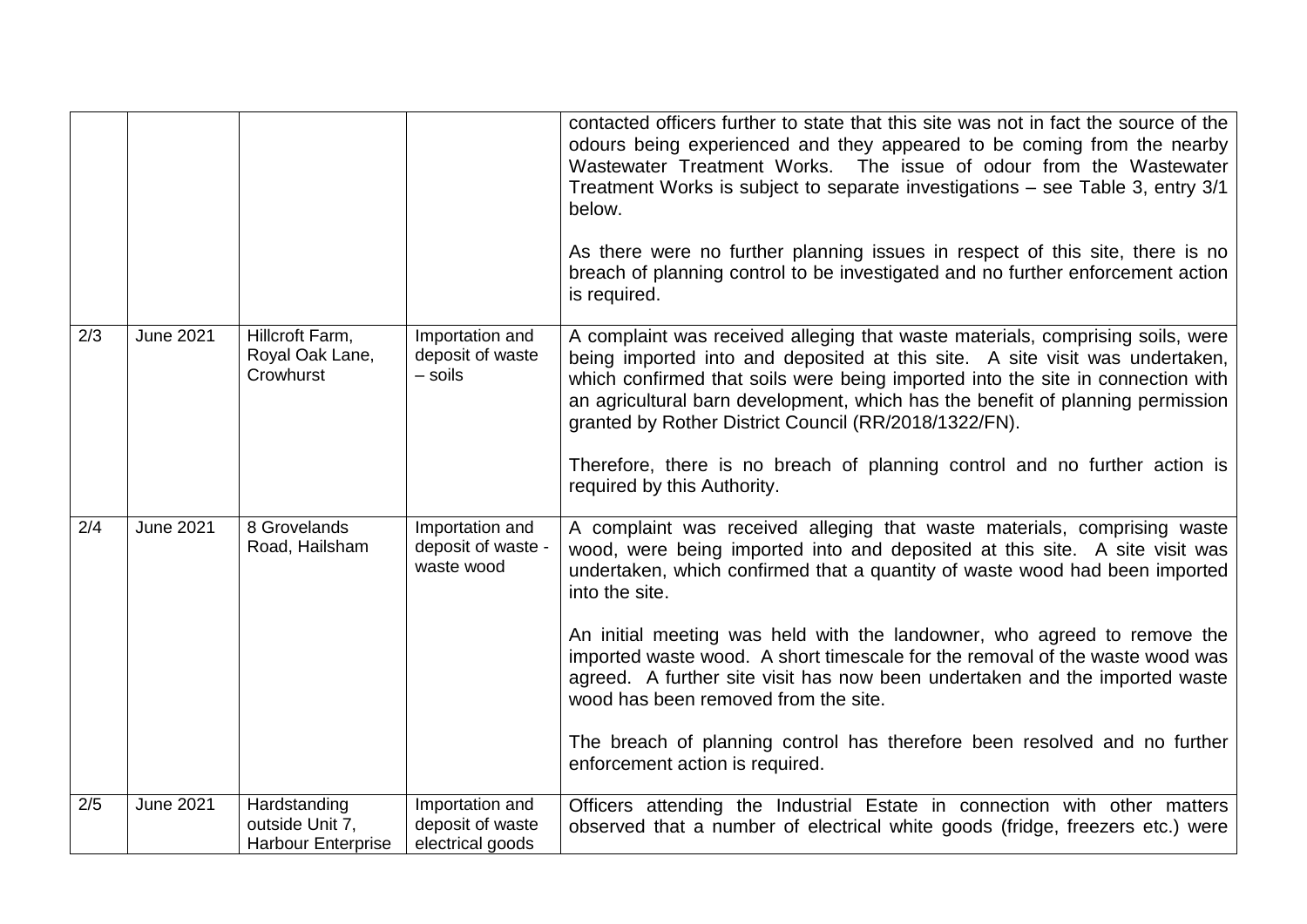|     |                  | Estate, Newhaven                                   |                                                | stored in the open.                                                                                                                                                                                                                                                                                                                                                                                                                                                                                                       |
|-----|------------------|----------------------------------------------------|------------------------------------------------|---------------------------------------------------------------------------------------------------------------------------------------------------------------------------------------------------------------------------------------------------------------------------------------------------------------------------------------------------------------------------------------------------------------------------------------------------------------------------------------------------------------------------|
|     |                  |                                                    |                                                | Contact was made with the landowner and tenant. The tenant explained that<br>one of his clients had stored the items on the hardstanding temporarily, prior to<br>them being exported. The tenant asserted the items were not waste, but<br>agreed to have them removed from the site, and a timescale to achieve this<br>was agreed.<br>Following the expiry of the agreed timescale, a further site visit was carried out<br>which confirmed that all the white electrical goods had been removed.                      |
|     |                  |                                                    |                                                | Breach of planning control resolved and no further enforcement action is<br>required.                                                                                                                                                                                                                                                                                                                                                                                                                                     |
| 2/6 | <b>June 2021</b> | Home Farm Logs,<br>Perrymans Lane,<br>Herons Ghyll | Importation and<br>deposit of waste<br>- soils | A complaint was received alleging that waste materials, comprising soils, were<br>being imported into, deposited, and stored at the site. An initial site visit was<br>undertaken, which appeared to indicate freshly deposited waste materials at the<br>site. Contact was made with the landowner, who stated that after a period of<br>extremely poor weather during the winter, a landslide had occurred which had<br>badly damaged the forestry building on the site and washed out a large area of<br>hardstanding. |
|     |                  |                                                    |                                                | A joint site meeting was then held with the landowner and an officer from<br>Wealden District Council. The landowner explained that in order to be able to<br>access the building and effect repairs, it was necessary to move the slipped<br>material to another area of the site. It was stated that no waste materials had<br>been imported into the site and it had all been generated from the landslip<br>within the site.                                                                                          |
|     |                  |                                                    |                                                | It was evident from the site visit that further engineering works to the banks at<br>the rear and side of the forestry building would be necessary to prevent further<br>landslips and minimise risks to employees and the landowner. The landowner<br>has agreed to employ a qualified engineer to undertake site assessments<br>regarding the banks, and once this information is assessed, submit a planning                                                                                                           |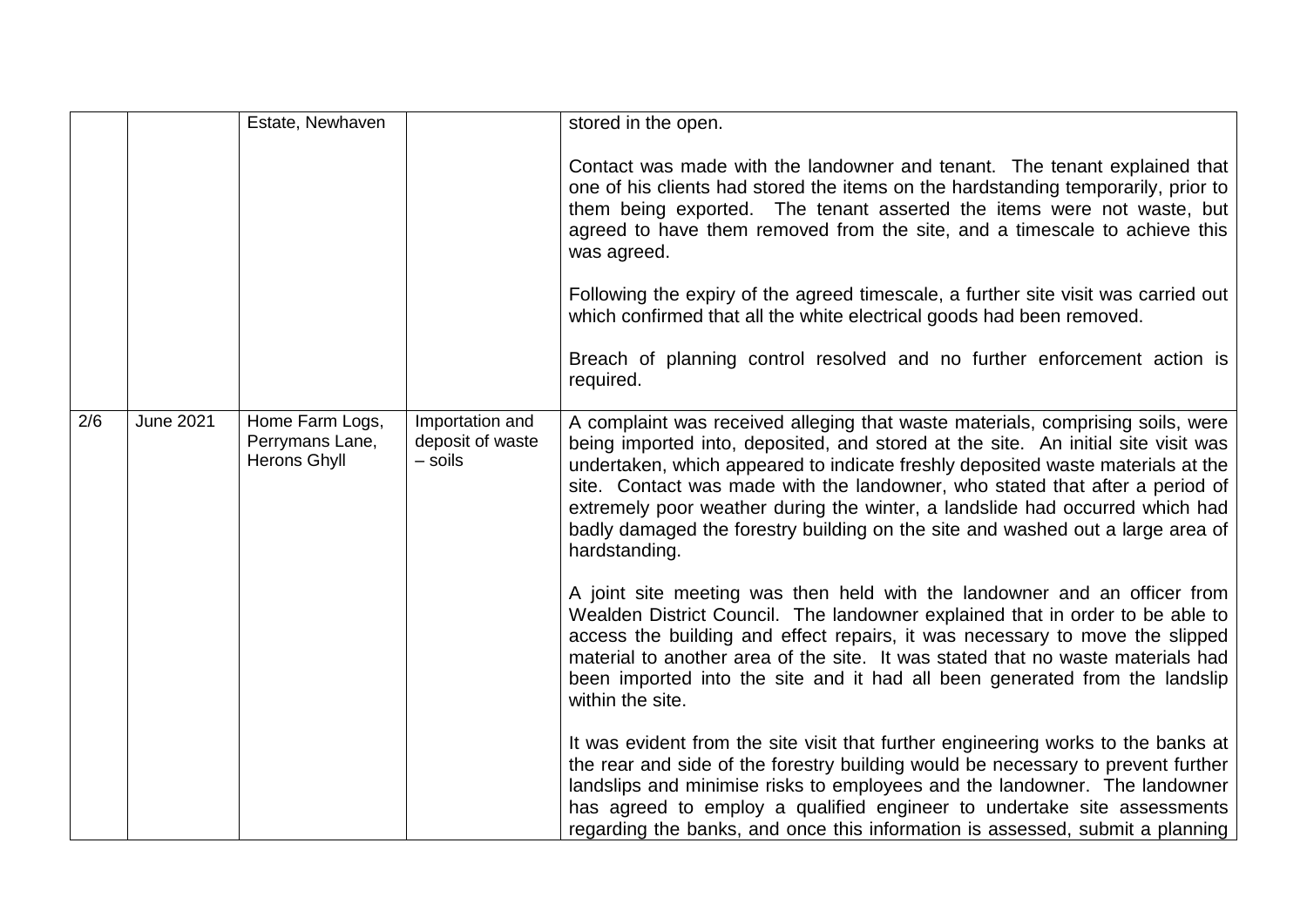|     |                  |                                                              |                                                   | application to Wealden District Council to seek authorisation for any<br>engineering works that may be required.<br>This matter is therefore being dealt with by Wealden District Council and there<br>is no further action required by this Authority, in its capacity as Waste Planning<br>Authority.                                                                                                                                                                                                                                                                                                                                                                                                                                                                                                                                                                                                                                                   |
|-----|------------------|--------------------------------------------------------------|---------------------------------------------------|-----------------------------------------------------------------------------------------------------------------------------------------------------------------------------------------------------------------------------------------------------------------------------------------------------------------------------------------------------------------------------------------------------------------------------------------------------------------------------------------------------------------------------------------------------------------------------------------------------------------------------------------------------------------------------------------------------------------------------------------------------------------------------------------------------------------------------------------------------------------------------------------------------------------------------------------------------------|
| 2/7 | <b>June 2021</b> | Land south of<br>Tinkers Field, Main<br>Road, Hadlow<br>Down | Importation and<br>deposit of waste -<br>hardcore | A complaint was received alleging that waste materials, comprising hardcore,<br>were being imported into, deposited, and stored at this site. An initial site visit<br>failed to specifically identify any deposits of waste at the site, so a site meeting<br>was arranged with the landowners. At this site meeting, the landowners<br>confirmed that hardcore had been imported into the site to effect a repair to one<br>of the existing tracks on the site, which had suffered water damage and<br>damage from the passage of heavy steam traction engines over it. The<br>material excavated from the damaged track had been temporarily stockpiled at<br>the site to be re-used in other small track repairs on the site.<br>These repair works are considered to be permitted development and do not<br>require express planning permission. Therefore, there is no breach of planning<br>control and no further enforcement action is required. |
| 2/8 | June 2021        | Luckhurst, Down<br>Oak Farm,<br>Westfield                    | Importation and<br>deposit of waste               | A complaint was received alleging that waste materials, comprising wood, were<br>being imported into, and deposited, at this site. The complainant also alleged<br>that other breaches of planning control, which fall outside of the County<br>Council's remit as Waste Planning Authority, were also taking place at the site.<br>A joint site visit was arranged with an officer from Rother District Council, where<br>no evidence of waste importation was seen. However, there were planning<br>issues for Rother District Council to deal with.<br>Currently, there is no breach of planning control for this Authority to deal with<br>and no further enforcement action is required.                                                                                                                                                                                                                                                             |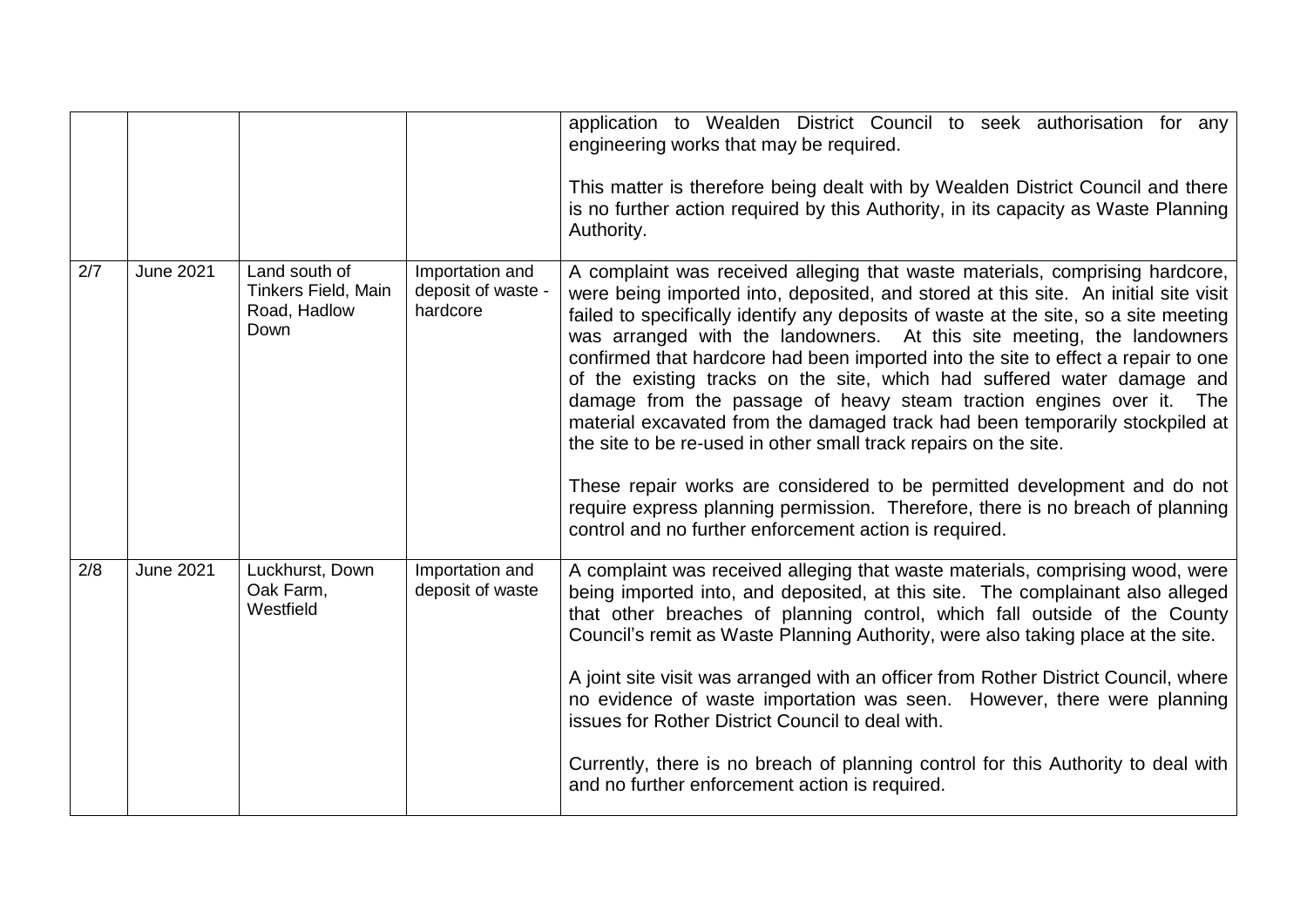| 2/9  | <b>June 2021</b> | Woodbrook Farm,<br>South Chailey,<br>Lewes                              | Importation and<br>deposit of waste -<br>chalk     | A complaint was received alleging that waste materials, comprising chalk, were<br>being imported into and deposited at this site. A site visit was undertaken,<br>which confirmed that materials had been imported, but were being used at the<br>site to create a long access track from the A275 Lewes Road, Chailey to<br>connect Woodbrook and Hurst Barns Farm, East Chiltington. The development<br>has the benefit of planning permission granted by Lewes District Council<br>(LW/18/0378).<br>No breach of planning control and no further action is required by this Authority.                                                                                                                                                                                                                                                                                                                                                                                                                                                                                                                        |
|------|------------------|-------------------------------------------------------------------------|----------------------------------------------------|------------------------------------------------------------------------------------------------------------------------------------------------------------------------------------------------------------------------------------------------------------------------------------------------------------------------------------------------------------------------------------------------------------------------------------------------------------------------------------------------------------------------------------------------------------------------------------------------------------------------------------------------------------------------------------------------------------------------------------------------------------------------------------------------------------------------------------------------------------------------------------------------------------------------------------------------------------------------------------------------------------------------------------------------------------------------------------------------------------------|
| 2/10 | <b>July 2021</b> | Robertsbridge<br>Community<br>College, Knelle<br>Road,<br>Robertsbridge | Breach of<br>Conditions<br>(construction<br>hours) | A complaint was received that builders were working on school buildings on<br>Saturdays and Sundays, which the complainant believed constituted a breach<br>of the planning conditions for developments at the site. A site visit was<br>undertaken, during the course of which a meeting was held with the works<br>manager, the premises manager and the School's business manager.<br>The works being undertaken at the weekend were for the internal refurbishment<br>of the School's science block. As all the works were internal, specific planning<br>permission was not required and therefore there was no breach of planning<br>control.<br>The works manager and school staff were advised that even though planning<br>permission was not required, the noise being generated could constitute a<br>statutory noise nuisance and were therefore requested to confine the noisier<br>aspects of the refurbishment to normal working hours of the working week and<br>to try and avoid noise at weekends.<br>No breach of planning control identified, and no further enforcement action<br>required. |
| 2/11 | <b>July 2021</b> | Luxford Close,<br><b>Uckfield</b>                                       | Deposit of waste                                   | A complaint was received that waste materials, comprising household goods,<br>were being imported into and deposited on a grassed area in Luxford Close,<br>Uckfield. A site visit was undertaken and during this site visit it was noted that<br>the alleged waste materials were in fact children's toys, which were being                                                                                                                                                                                                                                                                                                                                                                                                                                                                                                                                                                                                                                                                                                                                                                                     |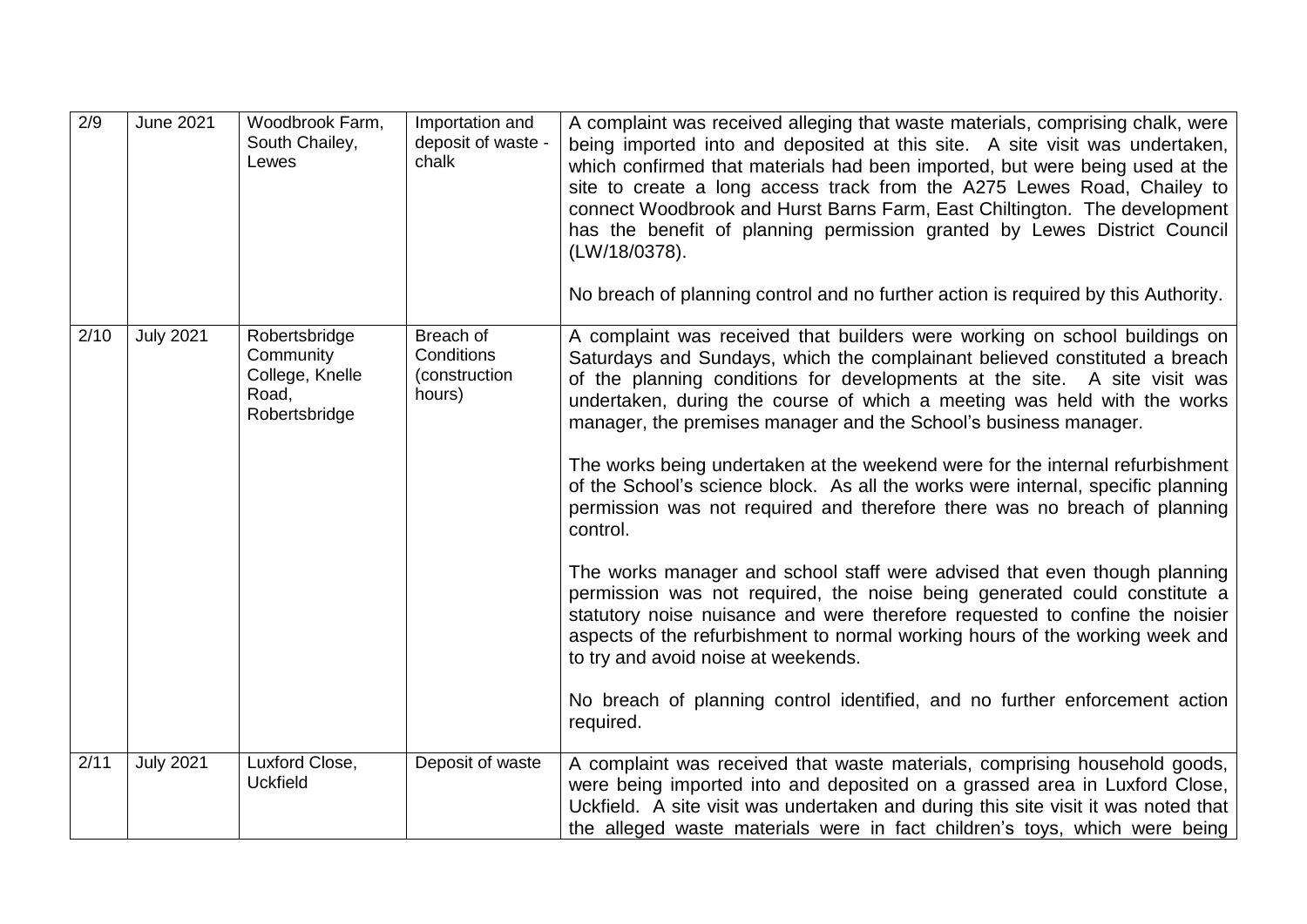|      |                |                                                    |                                                                               | played with by children during the officer's site visit.                                                                                                                                                                                                                                                                                                                                                                                                                                                                                                                                                                                                                                                 |
|------|----------------|----------------------------------------------------|-------------------------------------------------------------------------------|----------------------------------------------------------------------------------------------------------------------------------------------------------------------------------------------------------------------------------------------------------------------------------------------------------------------------------------------------------------------------------------------------------------------------------------------------------------------------------------------------------------------------------------------------------------------------------------------------------------------------------------------------------------------------------------------------------|
|      |                |                                                    |                                                                               | The materials are not considered to be waste and there is no breach of<br>planning control for this Authority to deal with.                                                                                                                                                                                                                                                                                                                                                                                                                                                                                                                                                                              |
| 2/12 | August<br>2021 | 60 St Annes Close,<br>Willingdon                   | Importation and<br>deposit of waste-<br>building and<br>construction<br>waste | A complaint was received alleging that building and construction waste was being<br>imported into and deposited at this site from an unknown origin. A site visit was<br>undertaken, during the course of which a meeting was held with the landowner. The<br>landowner explained that the waste had all been generated from extensive building<br>refurbishment that he was undertaking at the address, and this was borne out by the<br>officer's observations during the site visit.                                                                                                                                                                                                                  |
|      |                |                                                    |                                                                               | No breach of planning control identified and no further enforcement action is required.                                                                                                                                                                                                                                                                                                                                                                                                                                                                                                                                                                                                                  |
| 2/13 | August<br>2021 | Former Shep<br>Plastics site, A22,<br>Lower Dicker | Importation and<br>deposit of waste -<br>soils and<br>hardcore                | A complaint was received that waste materials, comprising soils and hardcore, were<br>being imported into and deposited at the site. A site visit was undertaken, during which<br>a meeting was also held with the landowner. The landowner stated that the hardcore<br>was imported in connection with the change of use of the building at the front of the site<br>into residential accommodation. This change of use has the benefit of planning<br>permission granted by Wealden District Council.                                                                                                                                                                                                  |
|      |                |                                                    |                                                                               | Some other works were also being undertaken at the site to change another building<br>into a children's play area, again with the benefit of planning permission granted by<br><b>Wealden District Council.</b>                                                                                                                                                                                                                                                                                                                                                                                                                                                                                          |
|      |                |                                                    |                                                                               | The landowner explained that the soils were imported into the site to grade out the field<br>at the rear of the buildings to return the field to a suitable standard for grazing. These<br>grading works, as described by the landowner, were considered to be an engineering<br>operation, which may require planning permission. The landowner was advised to<br>cease any further importation of materials until the planning situation had been<br>resolved, which he agreed to do. The landowner was advised to contact the Planning<br>Department of Wealden District Council regarding these works, and officers at<br>Wealden District have been informed of the engineering works in the field. |
|      |                |                                                    |                                                                               | No breach of planning control for this Authority, in its capacity as Waste Planning<br>Authority, and no further enforcement action is required.                                                                                                                                                                                                                                                                                                                                                                                                                                                                                                                                                         |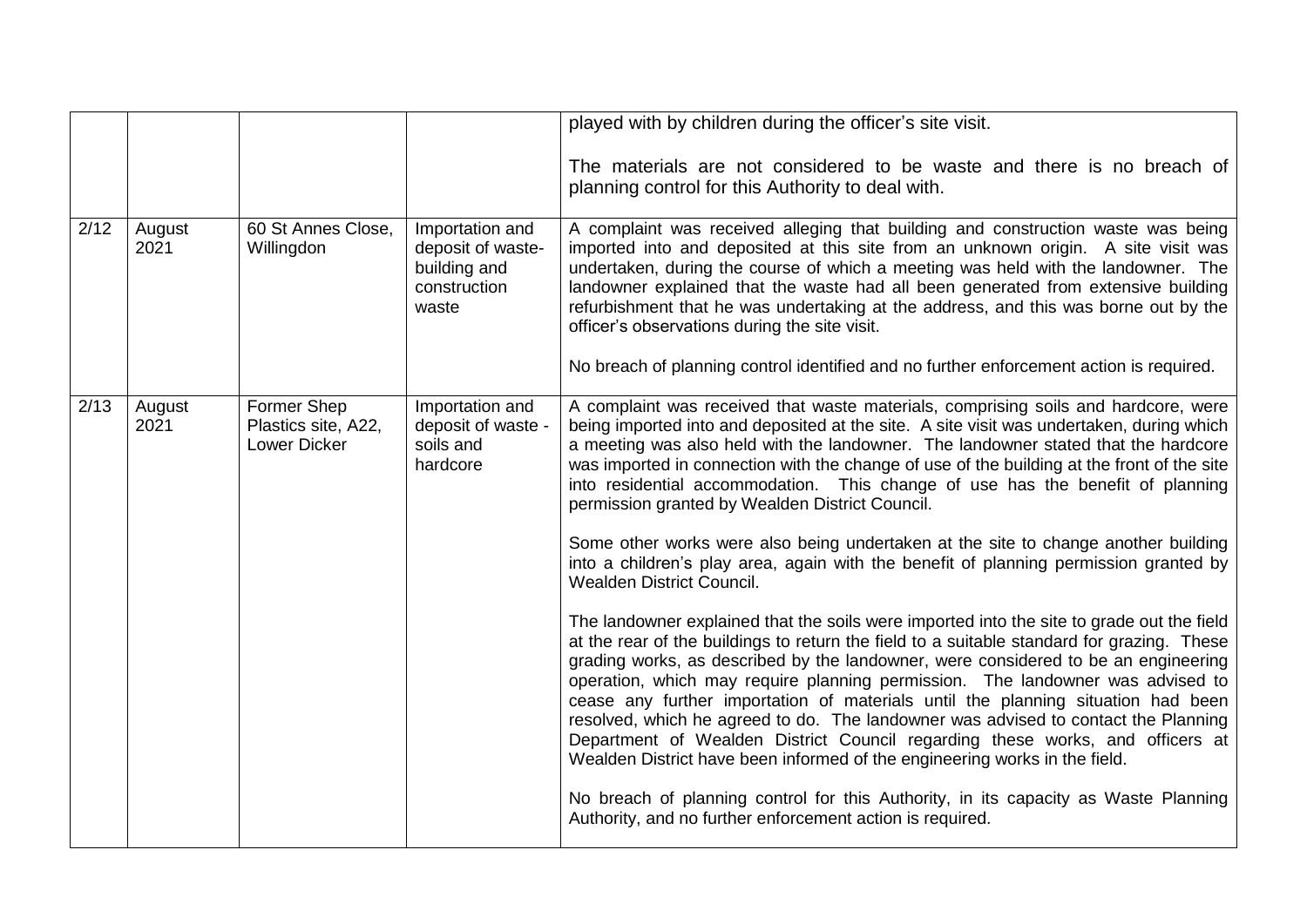| 2/14 | August<br>2021    | 1 Chestnut Close,<br>Hailsham                                     | Importation and<br>deposit of waste -<br>building and<br>construction<br>waste | A complaint was received that building and construction waste materials were being<br>imported into this site and bulked up in a skip. A site visit was undertaken, which<br>confirmed that a skip on the site was being used for waste materials, but there was<br>nothing contained within the skip to identify the origin of the waste materials.<br>Contact was later made with the landowner, who stated that the skip was on the site to<br>specifically deal with waste generated from works to his own property and strongly<br>denied that any waste was imported into the site and deposited in the skip. The<br>landowner stated that although he worked as a builder, he used skips at client's sites to<br>manage waste generated at those sites, as opposed to taking the waste back to his<br>own property.<br>As the skips are on site to manage waste generated from within that site, there is no<br>requirement for specific planning permission from this Authority. No breach of planning<br>control identified and no further action is required. |
|------|-------------------|-------------------------------------------------------------------|--------------------------------------------------------------------------------|-------------------------------------------------------------------------------------------------------------------------------------------------------------------------------------------------------------------------------------------------------------------------------------------------------------------------------------------------------------------------------------------------------------------------------------------------------------------------------------------------------------------------------------------------------------------------------------------------------------------------------------------------------------------------------------------------------------------------------------------------------------------------------------------------------------------------------------------------------------------------------------------------------------------------------------------------------------------------------------------------------------------------------------------------------------------------|
| 2/15 | September<br>2021 | Plot 38<br>Groombridge<br>Grove, Park Corner<br>Lane, Groombridge | Importation and<br>deposit of waste -<br>hardcore                              | A complaint was received by Wealden District Council, alleging that waste materials,<br>comprising hardcore, were being imported into and deposited at the site. A site visit<br>was undertaken, which showed that some hardcore had been deposited at the site.<br>The hardcore was of a size and appearance to indicate that it had been processed to<br>make it uniform. It was deposited on the earth base of the existing barn on the site,<br>clearly to establish a solid base for the barn. The hardcore appeared to be suitable<br>and proportionate for its use.<br>This is not considered to be a breach of planning control for this Authority, in its<br>capacity as Waste Planning Authority, and the matter has been referred to Wealden<br>District Council for their information/action as they may deem appropriate.<br>No further action required by this Authority.                                                                                                                                                                                 |
| 2/16 | September<br>2021 | Land at Church<br>Lane, Etchingham                                | Importation and<br>deposit of waste -<br>hardcore                              | A complaint was received that waste materials, comprising hardcore, were being<br>imported into and deposited at the site. A site visit was undertaken and a small<br>quantity of processed hardcore was found on the site, along with a stockpile of green<br>waste.<br>On examination of the site, it was clear that vegetation was site derived and not<br>imported and that the hardcore had been used to facilitate deer fencing posts that have                                                                                                                                                                                                                                                                                                                                                                                                                                                                                                                                                                                                                   |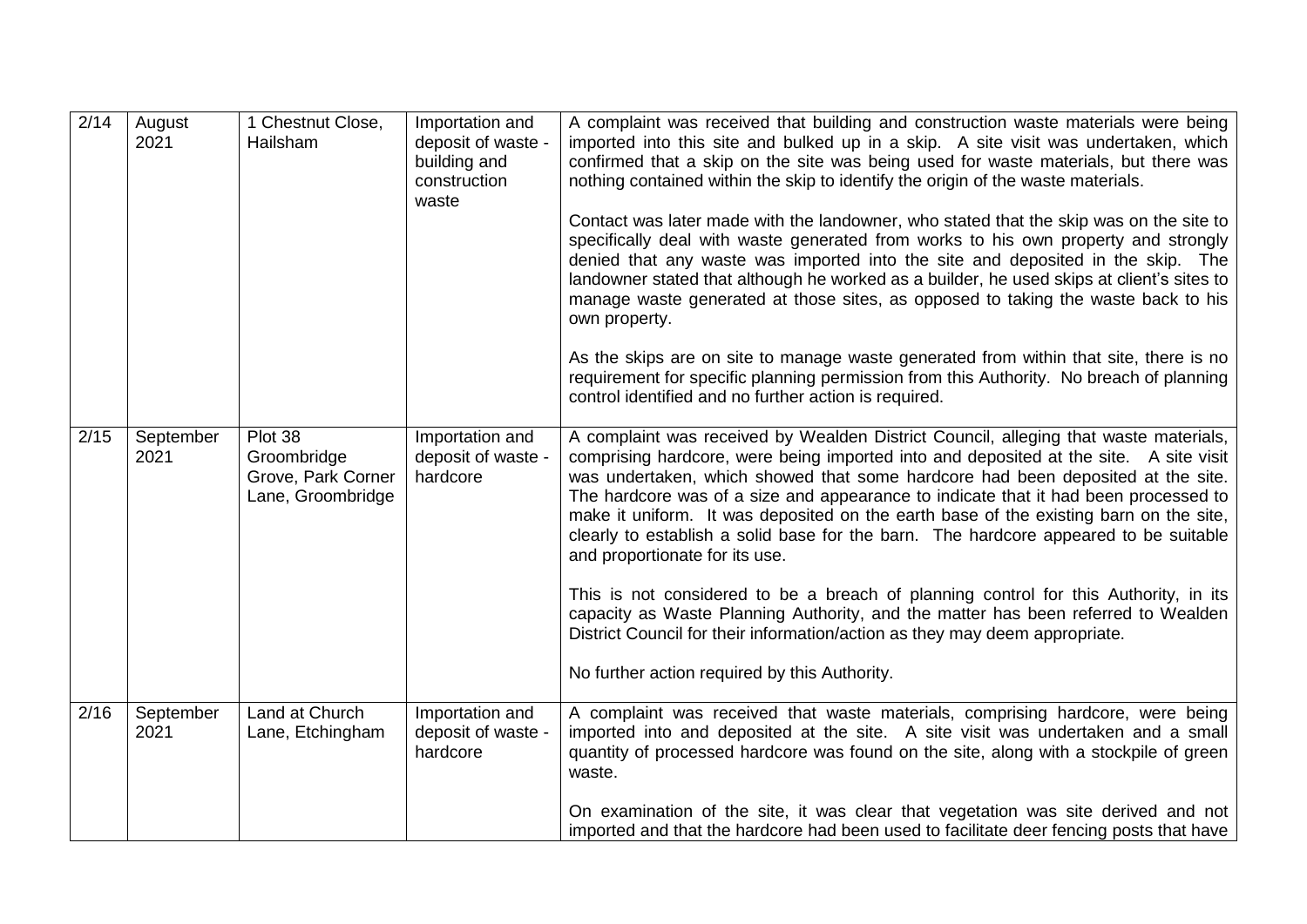|  |  | recently been erected inside the chestnut pale fencing around the site boundary.          |
|--|--|-------------------------------------------------------------------------------------------|
|  |  | There is no breach of planning control for this Authority and no further action required. |

# TABLE 3 - NEW BREACHES OF PLANNING CONTROL INVESTIGATED BETWEEN 1 JUNE 2021 AND 30 SEPTEMBER 2021 AND AS YET UNRESOLVED.

|     | <b>DATE LPA</b><br><b>BECAME</b><br><b>AWARE OF</b><br><b>BREACH</b> | <b>SITE</b><br><b>ADDRESS</b>                                                                                                                                      | <b>NATURE OF</b><br><b>CASE</b>                                 | <b>CURRENT</b><br><b>POSITION</b>                                                                                                                                                                                                                                                                                                                                                                                                                                                                                                                                                                                                                                                                                                                                                                                                                                                                                                                                                                                                            |
|-----|----------------------------------------------------------------------|--------------------------------------------------------------------------------------------------------------------------------------------------------------------|-----------------------------------------------------------------|----------------------------------------------------------------------------------------------------------------------------------------------------------------------------------------------------------------------------------------------------------------------------------------------------------------------------------------------------------------------------------------------------------------------------------------------------------------------------------------------------------------------------------------------------------------------------------------------------------------------------------------------------------------------------------------------------------------------------------------------------------------------------------------------------------------------------------------------------------------------------------------------------------------------------------------------------------------------------------------------------------------------------------------------|
| 3/1 | <b>June 2021</b>                                                     | <b>Bexhill &amp; Hastings</b><br>WWTW,<br>Freshfields Road,<br>Pebsham, Bexhill-<br>on-Sea<br>Note: This is the site<br>referred to in Table 2,<br>entry 2/2 above | Breach of<br>Conditions - lighting<br>and odour                 | A complaint was received alleging that lights were being left on at the site until late in<br>the evening, and that odours were escaping from the site. If this is the case, it could<br>constitute a breach of the planning conditions that are attached to the planning<br>permissions that relate to the site.<br>Unannounced site monitoring visits are currently being undertaken in order to verify<br>the details of the complaint. Contact will also be made with the operator.                                                                                                                                                                                                                                                                                                                                                                                                                                                                                                                                                      |
| 3/2 | <b>June 2021</b>                                                     | Unit 3A Quarry<br>Road Industrial<br>Estate,<br>Newhaven                                                                                                           | Importation and<br>deposit of waste $-$<br>end of life vehicles | A complaint was received that end-of-life vehicles were being imported into the site<br>and were being broken up for their component parts, to be re-sold on the second-hand<br>market.<br>A joint site meeting with the Environment Agency and the operator was arranged,<br>during the course of which the operator admitted to breaking end-of-life vehicles at the<br>site and operating a car servicing/repair operation. It was clear to the attending<br>officers that the major activity taking place on the site was the breaking of vehicles<br>and the requirement for planning permission and an environmental permit for this<br>activity was explained to the operator.<br>Initially, the operator indicated he wanted to seek planning permission and<br>environmental permitting for this site, but following a meeting with the landowner, he<br>found that the landowner would not support any application seeking a waste use on<br>the site. Consequently, the operator has decided to cease the breaking of vehicles at |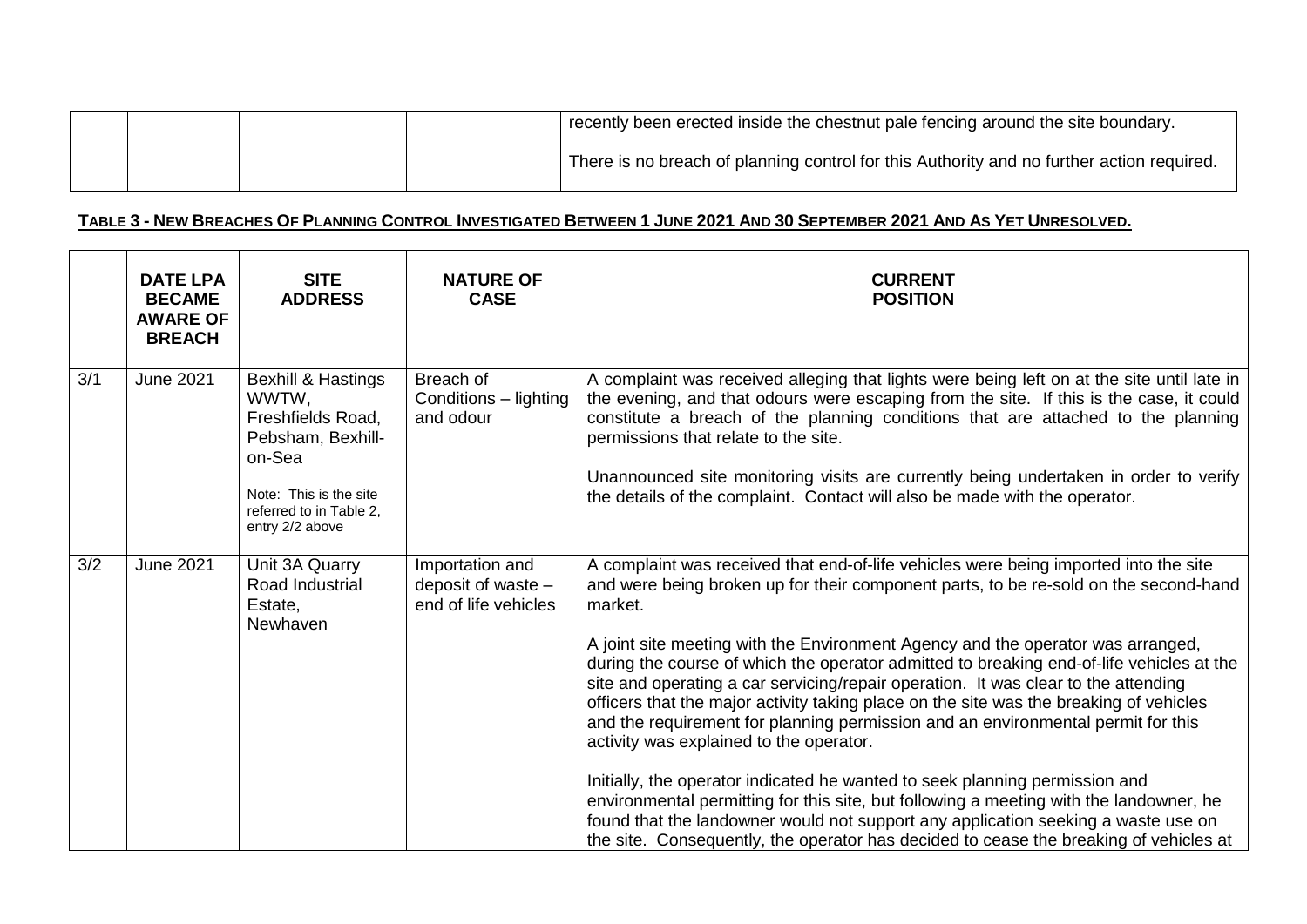|     |                  |                                                                              |                                                  | the site and requested some time to clear the site. A timescale has been agreed and<br>both agencies are holding regular meetings with the operator at the site to ensure the<br>site is cleared within the timescale agreed.                                                                                                                                                                                                                                                                                                                                                                                                                                                                                                                                                                                                                                                                                                                                                                                                                                                                                                                                                                                                                                                                                                                                                                                                                                                                                                                                                                                                                    |
|-----|------------------|------------------------------------------------------------------------------|--------------------------------------------------|--------------------------------------------------------------------------------------------------------------------------------------------------------------------------------------------------------------------------------------------------------------------------------------------------------------------------------------------------------------------------------------------------------------------------------------------------------------------------------------------------------------------------------------------------------------------------------------------------------------------------------------------------------------------------------------------------------------------------------------------------------------------------------------------------------------------------------------------------------------------------------------------------------------------------------------------------------------------------------------------------------------------------------------------------------------------------------------------------------------------------------------------------------------------------------------------------------------------------------------------------------------------------------------------------------------------------------------------------------------------------------------------------------------------------------------------------------------------------------------------------------------------------------------------------------------------------------------------------------------------------------------------------|
| 3/3 | <b>June 2021</b> | <b>Former HT Drinks</b><br>Site, Endeavour<br>Works, Beach<br>Road, Newhaven | Importation and<br>bulking up of waste<br>tyres. | A complaint was received that waste tyres were being imported into this site and were<br>being bulked up. A joint site visit was undertaken with an officer from the Environment<br>Agency, which confirmed the substance of the complaint.<br>A meeting was also held with the site operator, at which the requirement for planning<br>permission and an environmental permit was explained to him. The operator stated<br>his intention to apply for planning permission and an environmental permit, and a<br>timescale was agreed for him to submit the necessary applications.<br>The agreed timescale for the submission of a planning application expired without any<br>application being submitted. Officers therefore undertook a further site visit to check<br>the situation at the site. This confirmed that the site was continuing to be used for the<br>unauthorised waste activity.<br>Contact was again made with the operator, who stated that the planning application<br>was being prepared and would be submitted in the next few days. Following that<br>conversation, the operator's agent contacted the County Council to state that there<br>would be a delay in the submission of the application as he was away from work and a<br>further extension of time was therefore agreed.<br>This further extension of time has now also elapsed and no planning application has<br>been submitted. Therefore, a Temporary Stop Notice will be prepared and served on<br>the operator and all other parties with an interest in the land. The Temporary Stop<br>Notice will seek the cessation of the activity at the site. |
| 3/4 | <b>June 2021</b> | Spring Valley Farm,<br>West Street Lane,<br>Maynards Green                   | Importation and<br>deposit of<br>household waste | A complaint was received that household waste was being imported into this site in<br>small vans by different operators and deposited.<br>A joint site visit was carried out with the Environment Agency, which confirmed the<br>details contained within the complaint. A meeting was also held with the landowner,<br>who agreed to halt any further importation into the site and to clear the site of the                                                                                                                                                                                                                                                                                                                                                                                                                                                                                                                                                                                                                                                                                                                                                                                                                                                                                                                                                                                                                                                                                                                                                                                                                                    |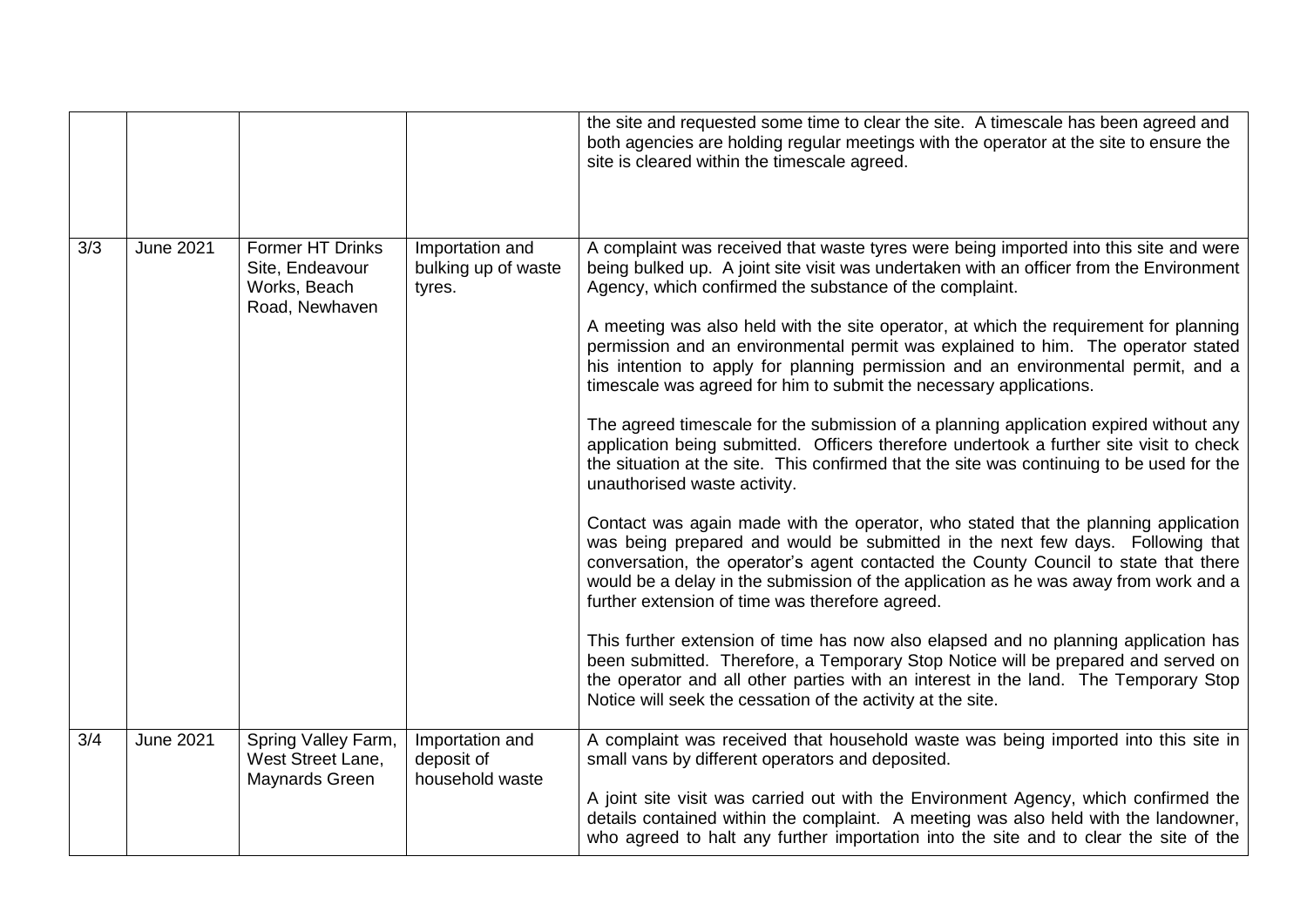|     |                  |                                                                                          |                                                    | waste that had already been imported.                                                                                                                                                                                                                                                                                                                                                                                                                                                                                                                    |
|-----|------------------|------------------------------------------------------------------------------------------|----------------------------------------------------|----------------------------------------------------------------------------------------------------------------------------------------------------------------------------------------------------------------------------------------------------------------------------------------------------------------------------------------------------------------------------------------------------------------------------------------------------------------------------------------------------------------------------------------------------------|
|     |                  |                                                                                          |                                                    | There are a number of issues relating to the site and, due to the landowner's poor<br>health, multiple agencies are working with the landowner and his family to ensure that<br>the site is cleared.                                                                                                                                                                                                                                                                                                                                                     |
| 3/5 | <b>June 2021</b> | Paul's Mini Skips,<br>Unit 13 Chaucer<br>Industrial estate,<br>Dittons Road,<br>Polegate | Change of Use of<br>site                           | A complaint was received that part of this site, which is an authorised waste transfer<br>station, had been changed into a containerised self-storage operation. A site visit was<br>undertaken which confirmed the details of the complaint.<br>Contact was made with the site operator, and the requirement for a change of use<br>planning application was explained to the operator, who stated that he would apply<br>seeking to regularise this change of use.<br>A planning application has now been submitted (WD/856/CM) and is currently under |
|     |                  |                                                                                          |                                                    | consideration.                                                                                                                                                                                                                                                                                                                                                                                                                                                                                                                                           |
| 3/6 | <b>July 2021</b> | Skilton Skips, AS<br>Farm, The Warren,<br>Crowborough                                    | Importation, deposit<br>and processing of<br>waste | Officers visiting the site in connection with another matter noticed that the operators of<br>the site were importing waste, depositing it on the ground and processing it by<br>manually sorting it, before bulking up separate waste streams in various skips. The<br>nature of this type of activity requires specific planning permission, which the site does<br>not have the benefit of.                                                                                                                                                           |
|     |                  |                                                                                          |                                                    | Discussions were held with the operators, and the requirement for planning<br>permission was explained. The operator stated that, due to an inter-family land<br>dispute, he is currently unable to attempt to seek to regularise the activity on the site.<br>He therefore agreed to cease any further importation, deposit, and processing of<br>waste at this site.                                                                                                                                                                                   |
|     |                  |                                                                                          |                                                    | Officers are currently undertaking unannounced site monitoring visits to ensure that<br>waste is not being imported and processed at this site, pending the resolution of the<br>land dispute.                                                                                                                                                                                                                                                                                                                                                           |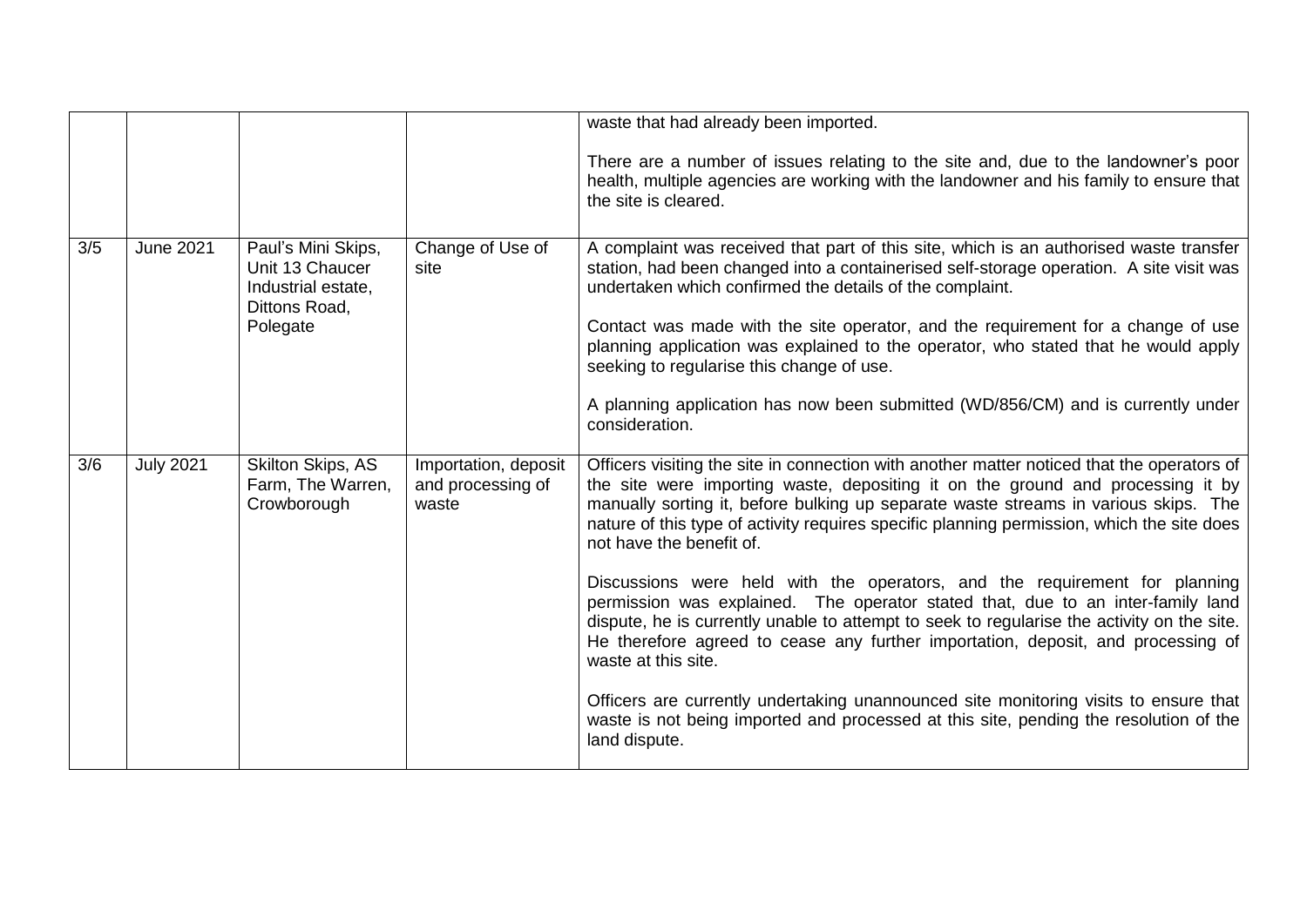| 3/7  | August<br>2021    | 125 Eastbourne<br>Road, Willingdon               | Importation, deposit<br>and storage of<br>waste        | A complaint was received that waste from a household waste collection service was<br>being imported into and deposited at this site. A joint site visit was undertaken with an<br>officer from Wealden District Council, which identified some waste on the site.<br>A meeting was held with the landowner, who stated that the waste was mostly site<br>derived. However, he admitted that the site was untidy and requested to be allowed<br>some time in which to clear the waste. This was agreed, and a further site visit will be<br>undertaken in due course to check that the waste has been cleared from the site.                                                                      |
|------|-------------------|--------------------------------------------------|--------------------------------------------------------|--------------------------------------------------------------------------------------------------------------------------------------------------------------------------------------------------------------------------------------------------------------------------------------------------------------------------------------------------------------------------------------------------------------------------------------------------------------------------------------------------------------------------------------------------------------------------------------------------------------------------------------------------------------------------------------------------|
| 3/8  | September<br>2021 | Kiowa, Station<br>Road, Buxted                   | Importation, deposit,<br>and storage of<br>scrap metal | A complaint was received alleging that scrap metal waste was being imported into and<br>deposited at this site. The complaint also alleged that there were other breaches of<br>planning control at the site, which fall outside the remit of this Authority.<br>A joint site visit with officers from Wealden District Council was undertaken, but it was<br>not possible to access the site. A further site visit is currently being arranged.                                                                                                                                                                                                                                                 |
| 3/9  | September<br>2021 | Keywards Wood,<br>Hoadleys Lane,<br>Crowborough  | Importation and<br>deposit of waste $-$<br>soils       | A complaint was received alleging that waste materials, comprising soils, were being<br>imported into the site and deposited. A joint site visit with an officer from the<br>Environment Agency was carried out, which identified that areas within the wood<br>appeared to have been built up with imported materials.<br>A further site meeting was held with the landowner and an officer from Wealden<br>District Council. The landowner stated that a hardstanding area on the site had been<br>in situ for a number of years and that materials were being imported to repair existing<br>forestry tracks.<br>Investigations are currently ongoing and a further site meeting is proposed. |
| 3/10 | September<br>2021 | Clearview, Nursery<br>Lane, Wivelsfield<br>Green | Importation and<br>deposit of waste                    | A complaint was received that waste materials were being imported into and<br>deposited at this site. An initial site visit has been carried out, which appeared to<br>indicate that the site is being used as a builder's yard. Further investigations are<br>continuing into the use/activities at the site.                                                                                                                                                                                                                                                                                                                                                                                   |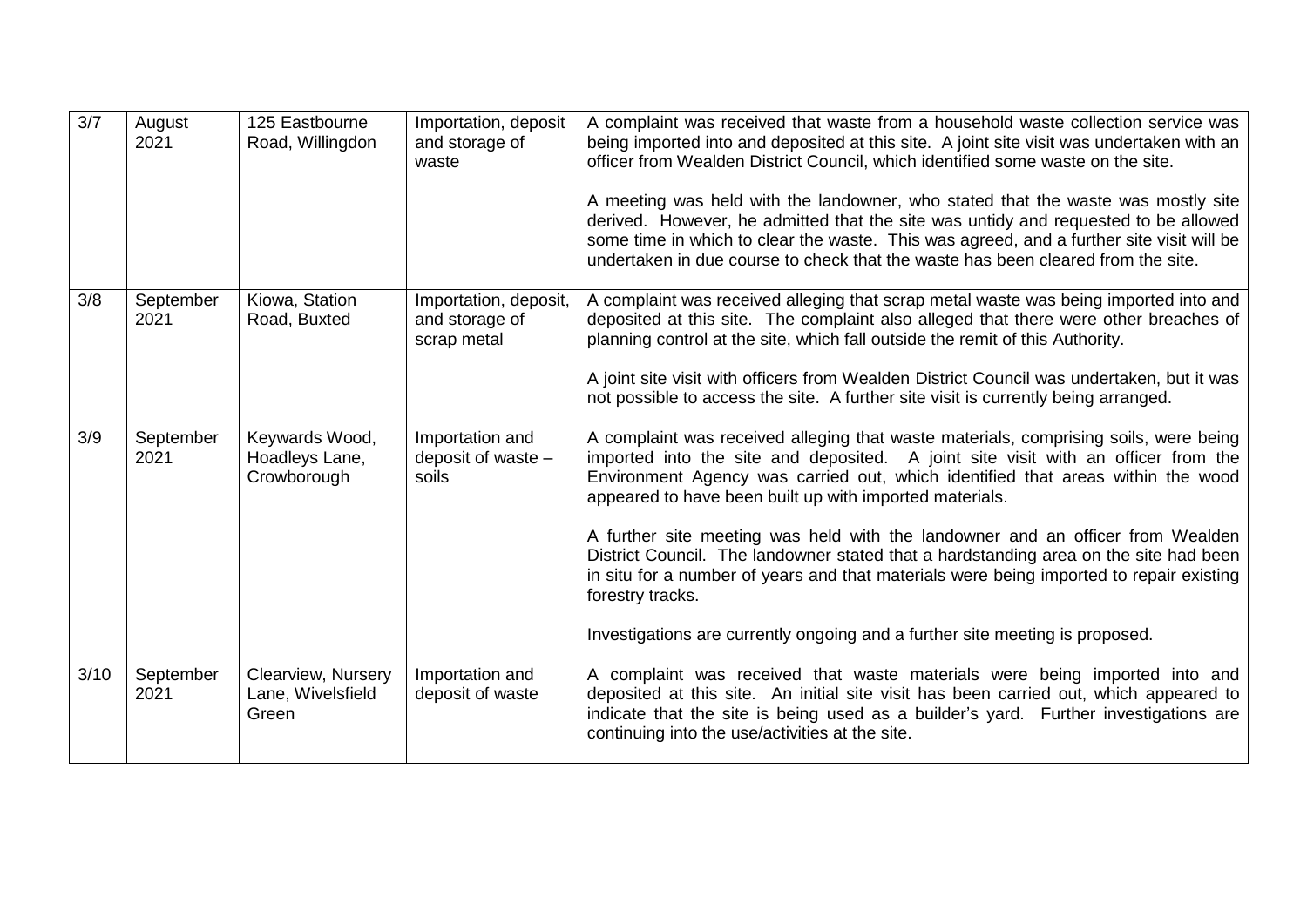# **TABLE 4 - OUTSTANDING CASES SUBJECT TO ONGOING ACTION**

|     | <b>DATE LPA</b><br><b>BECAME</b><br><b>AWARE OF</b><br><b>BREACH</b> | <b>SITE</b><br><b>ADDRESS</b>                                | <b>NATURE OF</b><br><b>CASE</b>                                             | <b>CURRENT</b><br><b>POSITION</b>                                                                                                                                                                                                                                                                                                                                                                                                                                                                                                                                                                                                                                                                                                                                                                                                                                                                                                                                                                                                                                                              |
|-----|----------------------------------------------------------------------|--------------------------------------------------------------|-----------------------------------------------------------------------------|------------------------------------------------------------------------------------------------------------------------------------------------------------------------------------------------------------------------------------------------------------------------------------------------------------------------------------------------------------------------------------------------------------------------------------------------------------------------------------------------------------------------------------------------------------------------------------------------------------------------------------------------------------------------------------------------------------------------------------------------------------------------------------------------------------------------------------------------------------------------------------------------------------------------------------------------------------------------------------------------------------------------------------------------------------------------------------------------|
| 4/1 | August<br>2019                                                       | Penfold Driveways,<br>AS Farm, The<br>Warren,<br>Crowborough | Importation,<br>deposit, and<br>processing of waste<br>(soils and hardcore) | A joint site visit undertaken by officers from this Authority and the Environment Agency<br>found that a significant quantity of waste materials, comprising soils, sub-soils and<br>hardcore, had been imported into the site and deposited. The soils were being<br>processed on site by means of a screener. A letter was sent to the operator requesting<br>details of the nature and purpose of the activity and a response was received.<br>Since the previous correspondence, further contact was made with the operator, who<br>advised the Environment Agency that some key people involved in the company had<br>suddenly left and set up a rival company, leaving the operator to sort out the issues at<br>this site. Further discussions took place regarding agreeing a timescale for the removal<br>of the materials.<br>As a result of the Coronavirus pandemic lockdowns, the operator had not been able to<br>remove much of the waste that was stored on the site. However, since the lockdown<br>has been eased, progress has been made and some of the waste has now been |
|     |                                                                      |                                                              |                                                                             | removed.<br>Regular site visits are continuing to be undertaken to monitor the operator's progress in<br>removing the waste from the site.                                                                                                                                                                                                                                                                                                                                                                                                                                                                                                                                                                                                                                                                                                                                                                                                                                                                                                                                                     |
| 4/2 | January<br>2020                                                      | Meadow Farm,<br>Road Hill, Isfield                           | Importation and<br>deposit of waste<br>(soils and hardcore)                 | In 2018 a complaint was received alleging that lorry loads of waste materials,<br>comprising soils and hardcore, had been imported into the site and deposited. Joint<br>site visits were undertaken with officers from the Environment Agency and Wealden<br>District Council, and meetings were also held with the landowner and operators.<br>Wealden District Council invited an application, which sought to retain the deposited<br>materials on site to be used in several engineering operations. That authority<br>eventually decided that they could not entertain such an application and returned the<br>application and fee to the landowner.                                                                                                                                                                                                                                                                                                                                                                                                                                     |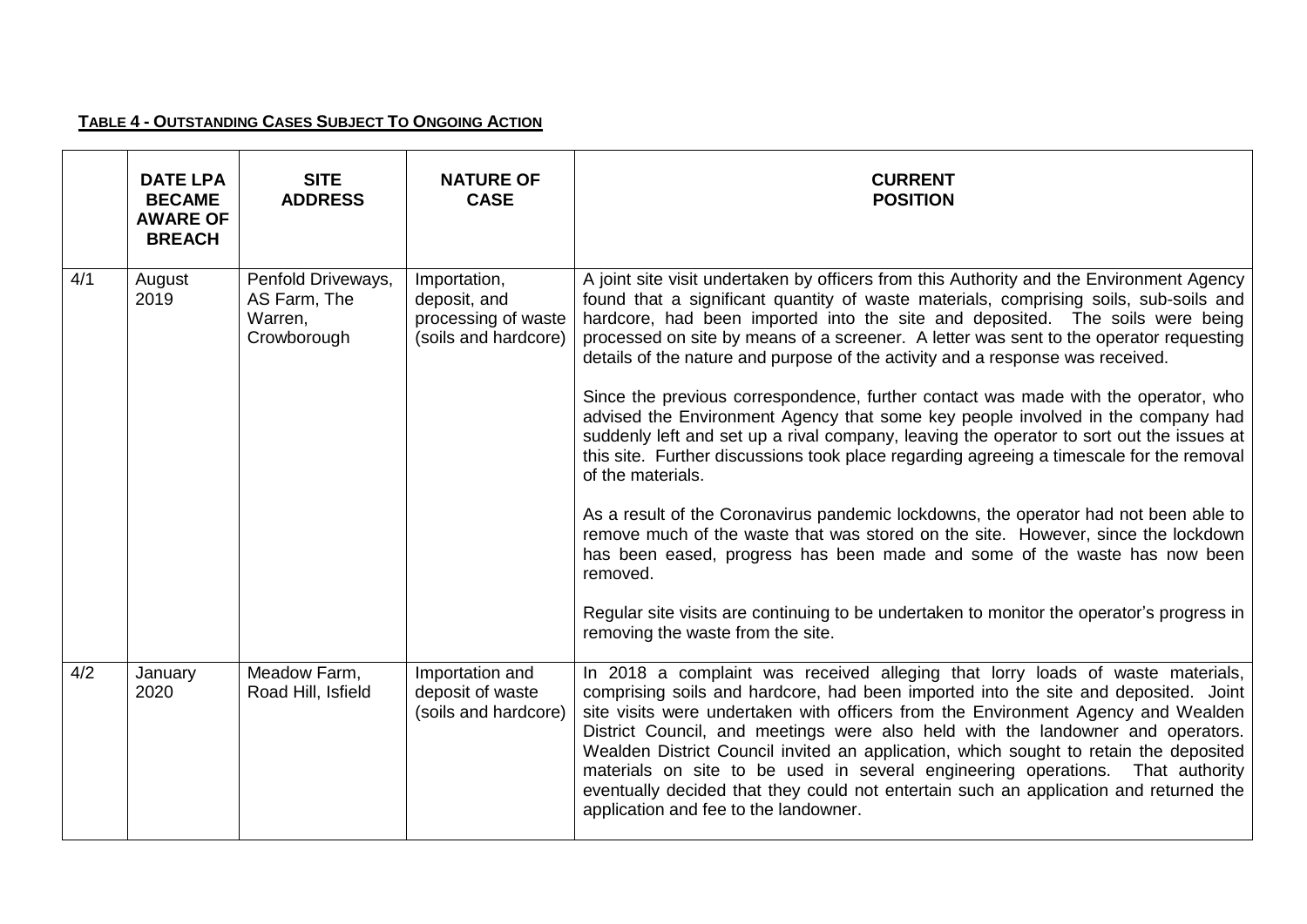|     |                  |                                                           |                                                     | The matter was then referred back to the County Council to deal with as a County<br>Matter. Officers held an initial site meeting with the landowner (February 2020). At that<br>time the whole area was so waterlogged as to be impassable, and the removal of the<br>materials was not feasible. Since the initial meeting, the Coronavirus Pandemic<br>prevented further progress in this matter. However, contact was maintained with the<br>landowner in order to progress matters. |
|-----|------------------|-----------------------------------------------------------|-----------------------------------------------------|------------------------------------------------------------------------------------------------------------------------------------------------------------------------------------------------------------------------------------------------------------------------------------------------------------------------------------------------------------------------------------------------------------------------------------------------------------------------------------------|
|     |                  |                                                           |                                                     | A further meeting was then held with the landowner and an initial course of action was<br>agreed, which was the moving of the bunds of material to outside of the crown spread<br>of the trees.                                                                                                                                                                                                                                                                                          |
|     |                  |                                                           |                                                     | Initially there had been no progress made because of the waterlogged ground<br>conditions and the site needed a considerable period of dry weather to improve the<br>ground conditions to allow work to start. However, works were then due to commence<br>to remove the bunds.                                                                                                                                                                                                          |
|     |                  |                                                           |                                                     | A further meeting has recently been held with the site operators and progress is being<br>made in moving the bunds from under the crown spread of the trees. Further works to<br>resolve the breach of planning control have been identified and officers are maintaining<br>regular contact with the landowner.                                                                                                                                                                         |
| 4/3 | <b>July 2020</b> | Rideout<br>Agricultural, Dunly<br>Wood, Cross-in-<br>hand | Importation,<br>deposit, and<br>processing of waste | A complaint was received that waste materials were being imported into the site,<br>deposited and processed. An officer undertook an initial site visit but was refused entry<br>to the site by the operator. Contact was made with the landowner and a site meeting<br>arranged. During the course of the meeting with the landowner, the substance of the<br>complaint was confirmed.                                                                                                  |
|     |                  |                                                           |                                                     | The landowner was provided with an "in principle" view that a planning application<br>seeking to regularise the use of the site would be unlikely to be supported. However,<br>the landowner stated that he would support the operator's application seeking to<br>regularise this breach of planning control.                                                                                                                                                                           |
|     |                  |                                                           |                                                     | A planning application (WD/847/CM) was subsequently submitted to the County<br>Council and refused by the Planning Committee on 10 March 2021. Following the<br>refusal of planning permission, an Enforcement Notice was served on the landowner<br>and operator on 31 March 2021, requiring the waste use of the site to cease and the<br>site to be cleared of all the waste materials, plant and equipment. No appeal was                                                            |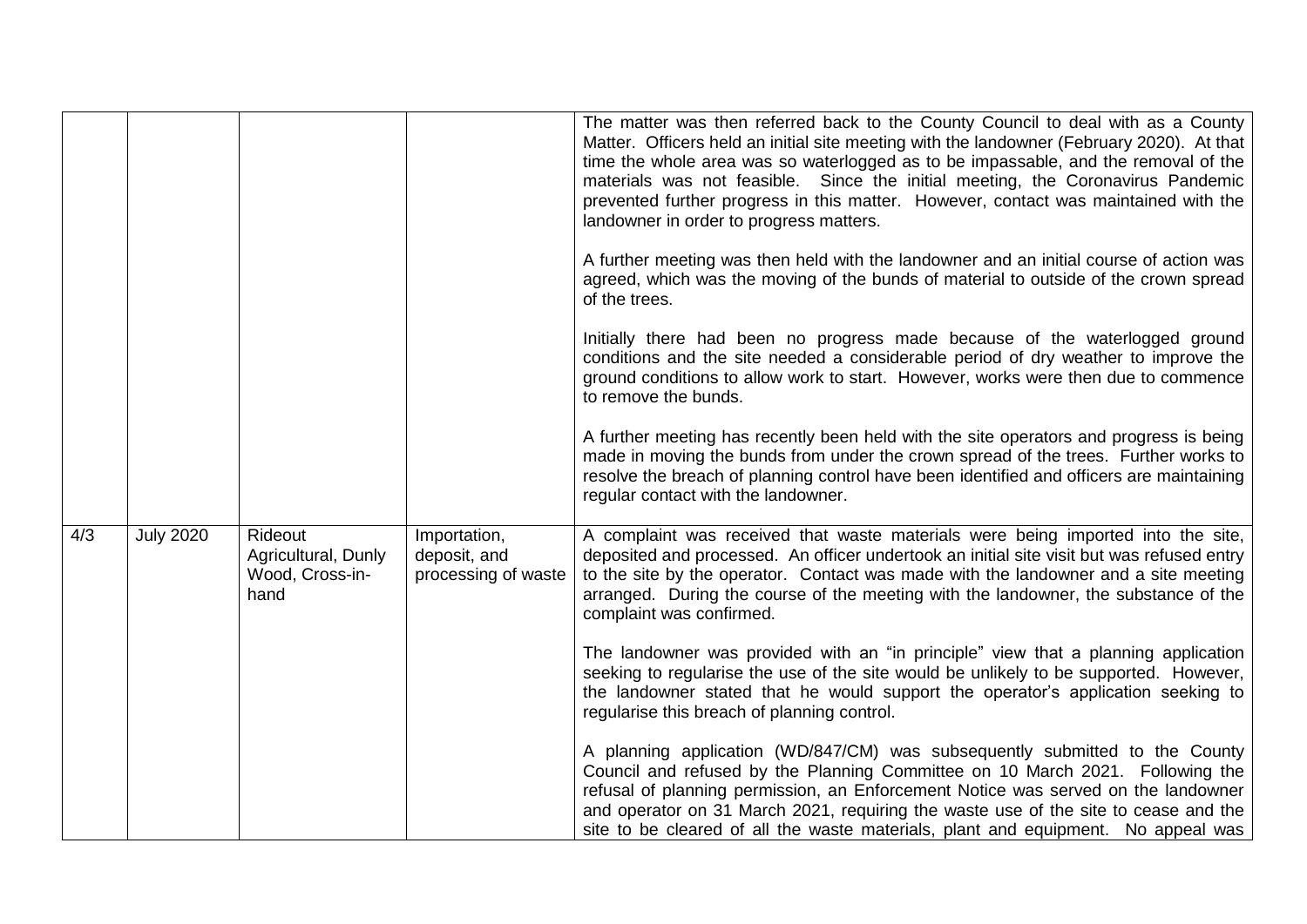|     |                 |                                                     |                                                | made against the Enforcement Notice and the period of time for compliance with the<br>requirements of the Enforcement Notice expired on 7 August 2021.<br>A further site visit with the landowner was undertaken just prior to the expiry of the                                                                                                                                      |
|-----|-----------------|-----------------------------------------------------|------------------------------------------------|---------------------------------------------------------------------------------------------------------------------------------------------------------------------------------------------------------------------------------------------------------------------------------------------------------------------------------------------------------------------------------------|
|     |                 |                                                     |                                                | period for compliance with the requirements of the Enforcement Notice, and it was<br>confirmed that whilst some elements of the Enforcement Notice had been complied<br>with, the extension to the hardstanding had not been removed as required by the<br><b>Enforcement Notice.</b>                                                                                                 |
|     |                 |                                                     |                                                | The site operator then contacted the County Council and proposed a scheme for the<br>removal of the extension to the hardstanding, albeit outside the time period required by<br>the Enforcement Notice. Officers met the operator on site and the proposal was<br>considered to be acceptable, and an extension for the completion of the removal of the<br>hardstanding was agreed. |
|     |                 |                                                     |                                                | A further site visit with an officer from Wealden District Council has recently been<br>undertaken and the case is currently being reviewed.                                                                                                                                                                                                                                          |
| 4/4 | January<br>2021 | Haulaway Ltd,<br>Polegate Yard,<br>Summerhill Lane, | <b>Breach of Condition</b><br>(Noise)          | A complaint was received that this site was breaching the condition relating to the<br>amount of noise that can be emitted from the site during operations.                                                                                                                                                                                                                           |
|     |                 | Polegate                                            |                                                | Informal monitoring of the site has been carried out by officers, which has not identified<br>any excessive noise. However, it is intended to instruct an independent contractor to<br>carry out formal noise monitoring to assess whether activities at the site are in breach<br>of the conditions attached to the site. This noise monitoring is currently being<br>arranged.      |
| 4/5 | April 2021      | <b>Crockstead Farm</b><br>Hotel, Halland            | Importation and<br>deposit of waste -<br>soils | A complaint was received that waste materials, comprising soils, were being imported<br>into the site and deposited. A site visit was undertaken, during which a meeting was<br>held with the operator undertaking the works, who admitted that materials had been<br>imported into the site to improve an existing access track and to improve the land.                             |
|     |                 |                                                     |                                                | At the time of the site visit, the landowner was away. A letter was sent to the<br>landowner and a meeting was subsequently held with the site manager who explained<br>that the materials were imported to improve the land for equestrian grazing.                                                                                                                                  |
|     |                 |                                                     |                                                | The materials imported included soils, which contained a significant quantity of                                                                                                                                                                                                                                                                                                      |